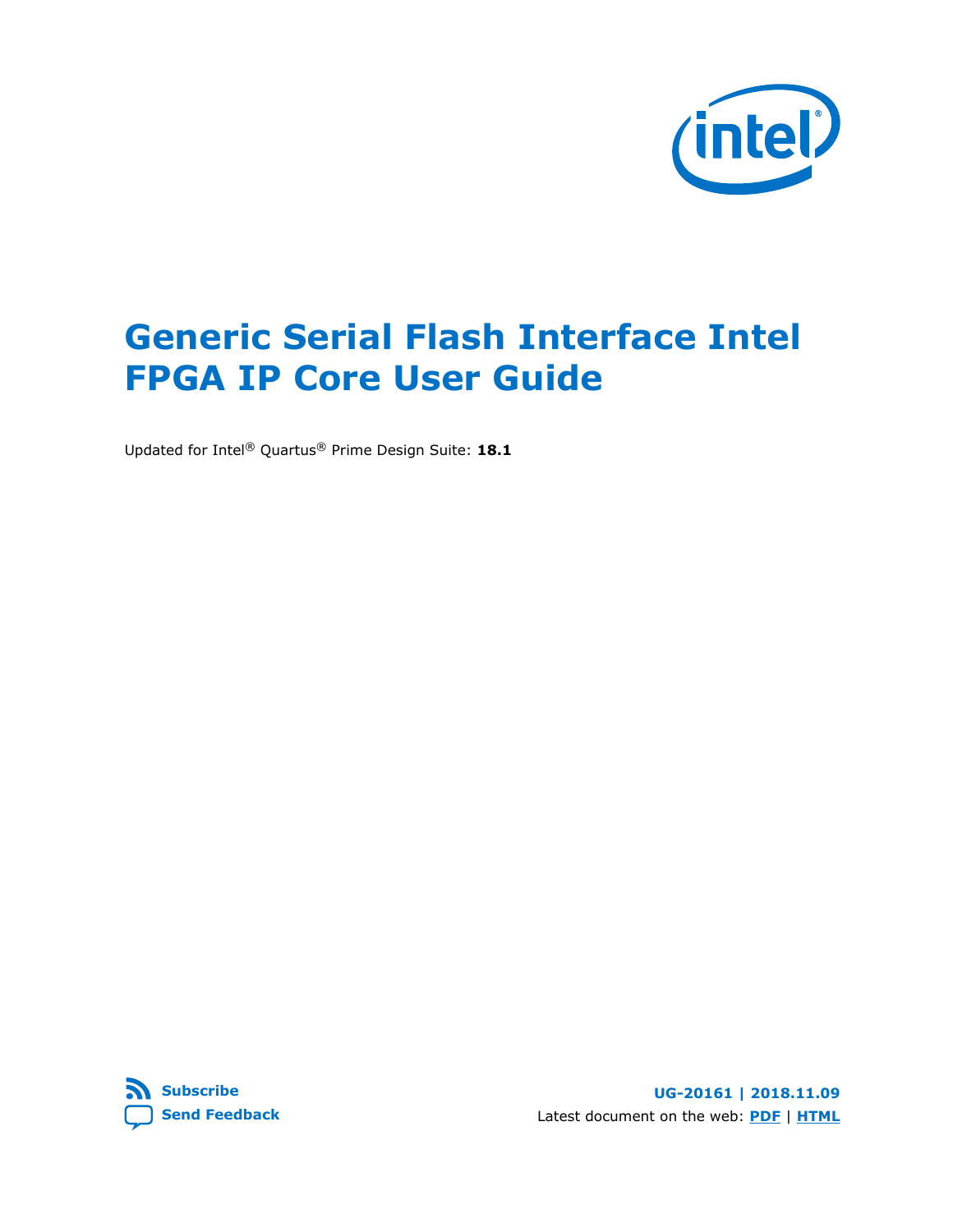

# **Contents**

| 1.6. Generic Serial Flash Interface Intel FPGA IP Core Reference Design 11          |  |
|-------------------------------------------------------------------------------------|--|
|                                                                                     |  |
|                                                                                     |  |
|                                                                                     |  |
|                                                                                     |  |
|                                                                                     |  |
| 1.6.6. Building Application Software System using Nios II Software Build Tools 17   |  |
| 1.7. Flash Access Using the Generic Serial Flash Interface Intel FPGA IP Core 19    |  |
|                                                                                     |  |
|                                                                                     |  |
|                                                                                     |  |
|                                                                                     |  |
|                                                                                     |  |
|                                                                                     |  |
| 1.8. Generic Serial Flash Interface Intel FPGA IP Core User Guide Archives26        |  |
| 1.9. Document Revision History for the Generic Serial Flash Interface Intel FPGA IP |  |
|                                                                                     |  |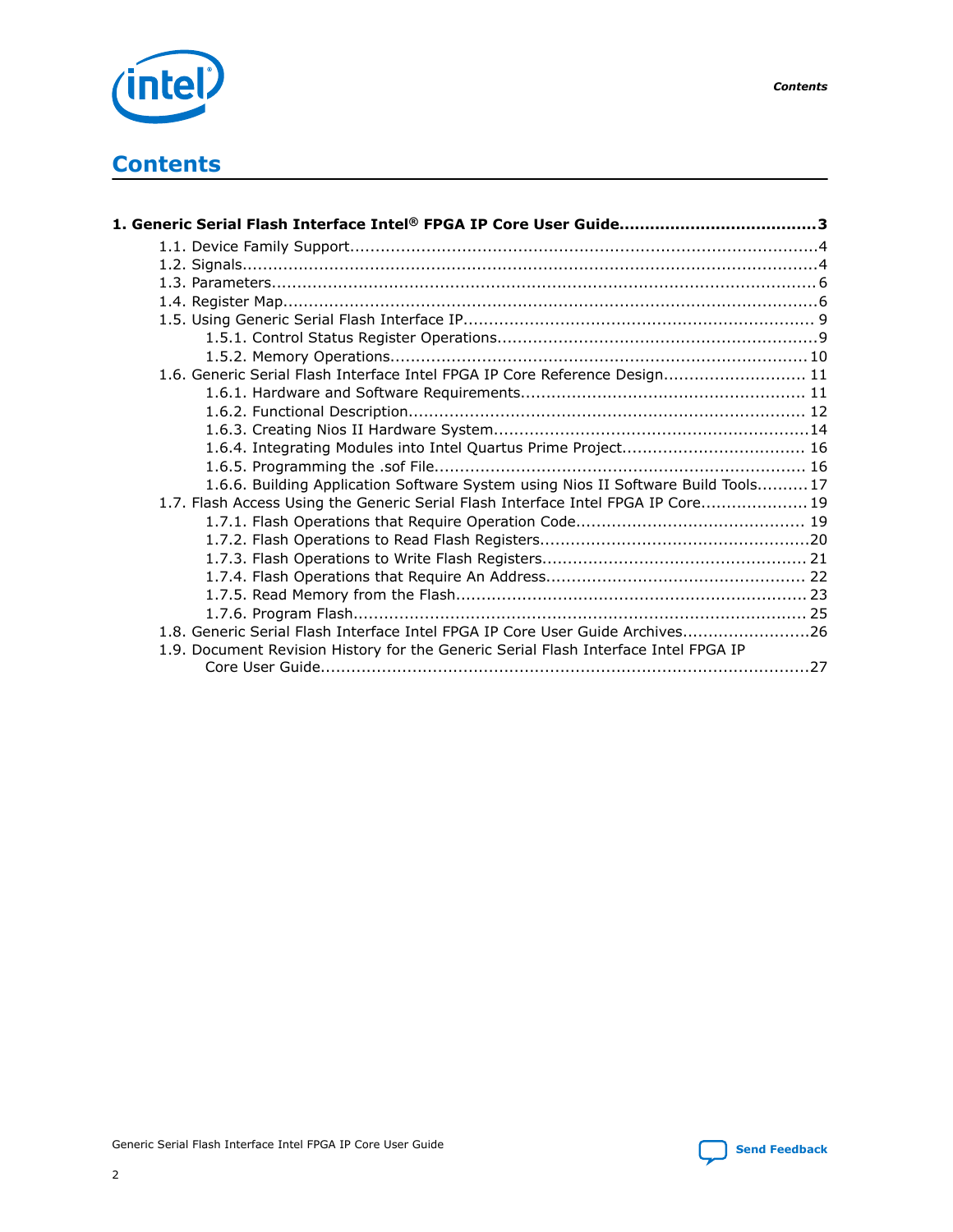

# <span id="page-2-0"></span>**1. Generic Serial Flash Interface Intel® FPGA IP Core User Guide**

The Generic Serial Flash Interface Intel® FPGA IP core provides access to Serial Peripheral Interface (SPI) flash devices. The Generic Serial Flash Interface IP is a more efficient alternative compared to the ASMI Parallel and ASMI Parallel II Intel FPGA IP cores. The Generic Serial Flash Interface Intel FPGA IP core supports Intel configuration devices as well as flash from different vendors. Intel recommends you to use the Generic Serial Flash Interface Intel FPGA IP core for new designs.

You can use the Generic Serial Flash Interface IP to write the following data to the flash device:

- Configuration memory<sup>(1)</sup>—configuration data for Active Serial (AS) configuration scheme
- General purpose memory— application-specific data

The Generic Serial Flash Interface IP supports the following features:

- Single, dual or quad I/O mode
- Direct flash access via the Avalon Memory Mapped (Avalon-MM) slave interface which allows the controller to directly execute codes from the flash
- Up to 3 multiple flash device support (Intel Arria<sup>®</sup> 10 and Intel Cyclone<sup>®</sup> 10 GX devices only)
- Generic control register for accessing flash control status registers
- Programmable clock generator with run-time baud rate change for device clock
- Programmable chip select delay
- Read data capturing logic when running with high frequency
- FPGA active serial memory interface (ASMI) block atom connection to the active serial (AS) pins or export to FPGA I/O pins

#### **Related Information**

- [Generic Serial Flash Interface Intel FPGA IP Core Reference Design](#page-10-0) on page 11
- [Generic Serial Flash Interface Intel FPGA IP Core Reference Design Files](https://cloud.altera.com/devstore/platform/2179/)
- [How do I enable Micron's MT25Q device support in replacement to End Of Life](https://www.altera.com/support/support-resources/knowledge-base/component/2018/how-do-i-enable-micron-s-mt25q-support-for-eol-of-epcq---256mb--.html?cq_ck=1522223941654) [\(EOL\) EPCQ\(>=256Mb\) and EPCQ-L devices?](https://www.altera.com/support/support-resources/knowledge-base/component/2018/how-do-i-enable-micron-s-mt25q-support-for-eol-of-epcq---256mb--.html?cq_ck=1522223941654)
- [Configuration Devices](https://www.intel.com/content/www/us/en/products/programmable/configuration-device.html) Provides more information on the third-party flash support.
- [Using the Generic Serial Flash Interface \(ODEVGSFI\) Training Course](https://www.intel.com/content/www/us/en/programmable/support/training/course/odevgsfi.html)

Intel Corporation. All rights reserved. Intel, the Intel logo, Altera, Arria, Cyclone, Enpirion, MAX, Nios, Quartus and Stratix words and logos are trademarks of Intel Corporation or its subsidiaries in the U.S. and/or other countries. Intel warrants performance of its FPGA and semiconductor products to current specifications in accordance with Intel's standard warranty, but reserves the right to make changes to any products and services at any time without notice. Intel assumes no responsibility or liability arising out of the application or use of any information, product, or service described herein except as expressly agreed to in writing by Intel. Intel customers are advised to obtain the latest version of device specifications before relying on any published information and before placing orders for products or services. \*Other names and brands may be claimed as the property of others.



 $(1)$  The supported flash devices for configuration memory are, EPCQ, EPCQ-A, EPCQ-L, and Micron\* MT25Q (256Mb to 2Gb) devices.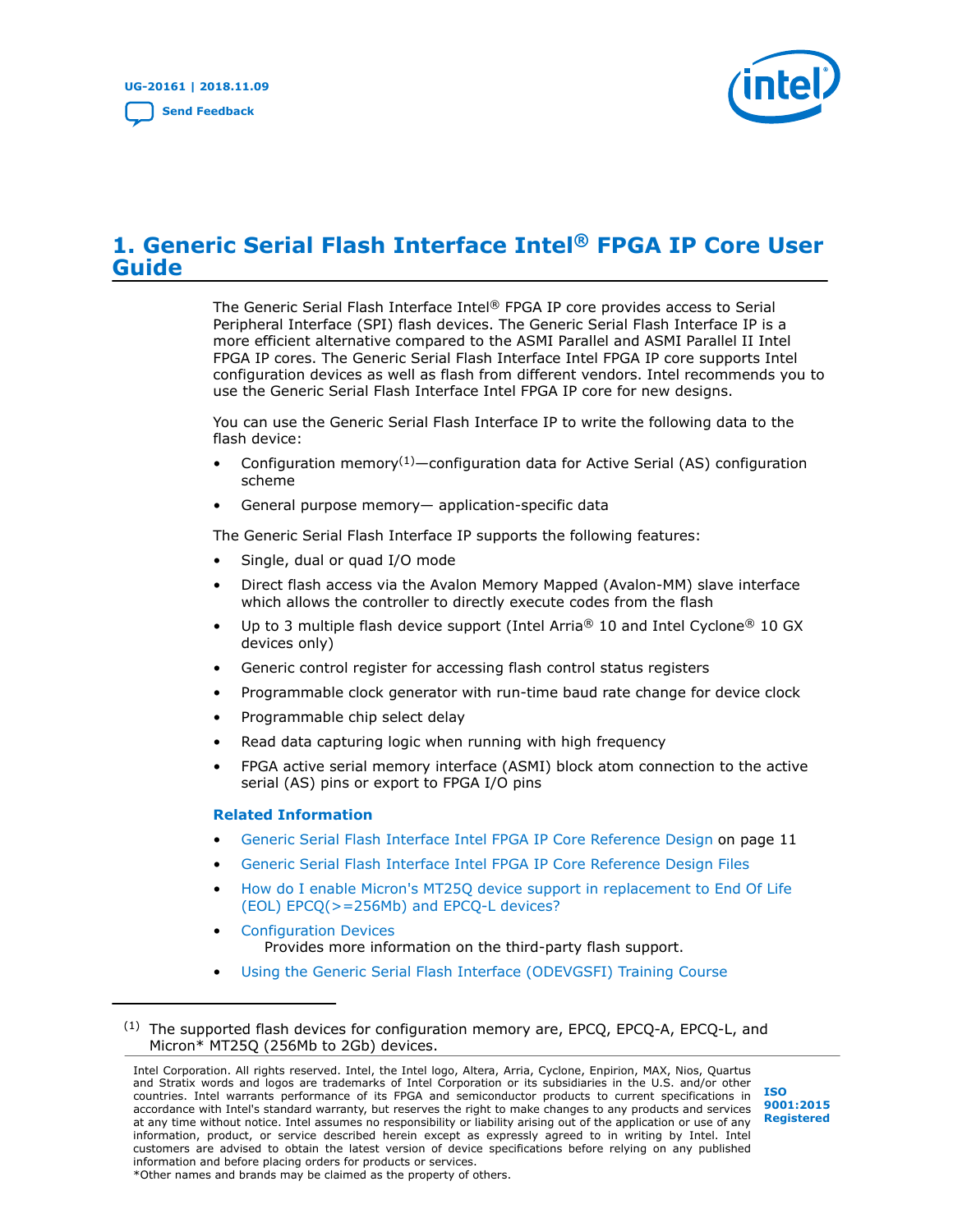<span id="page-3-0"></span>

# **1.1. Device Family Support**

The Generic Serial Flash Interface IP is supported in the following devices:

- Intel Arria 10
- Intel Cyclone 10 GX
- Intel Cyclone 10 LP
- Intel MAX<sup>®</sup> 10 (For general purpose memory only)
- Stratix<sup>®</sup> V
- Arria V
- Cyclone V
- Stratix IV
- Cyclone IV
- Arria II

#### **Related Information**

#### [Configuration Devices](https://www.intel.com/content/www/us/en/products/programmable/configuration-device.html)

Provides more information about the third-party flash support.

# **1.2. Signals**

#### **Figure 1. Signal Block Diagram**

| avl_csr_addr                                                                                                      |                                                        | avl_csr_rddata                                                                                           |
|-------------------------------------------------------------------------------------------------------------------|--------------------------------------------------------|----------------------------------------------------------------------------------------------------------|
| avl_csr_read                                                                                                      |                                                        | avl_csr_waitrequest                                                                                      |
| avl_csr_write                                                                                                     |                                                        | avl_csr_rddata_valid                                                                                     |
| avl_csr_wrdata                                                                                                    |                                                        |                                                                                                          |
| avl_mem_write<br>avl_mem_burstcount<br>avl_mem_read<br>avl_mem_addr<br>avl_mem_wrdata<br>avl_mem_byteenble<br>clk | <b>Generic Serial Flash</b><br>Interface Intel FPGA IP | avl_mem_waitrequest<br>avl_mem_readdata<br>avl_mem_rddata_valid<br>flash_data<br>flash_dclk<br>flash_ncs |
| reset                                                                                                             |                                                        |                                                                                                          |

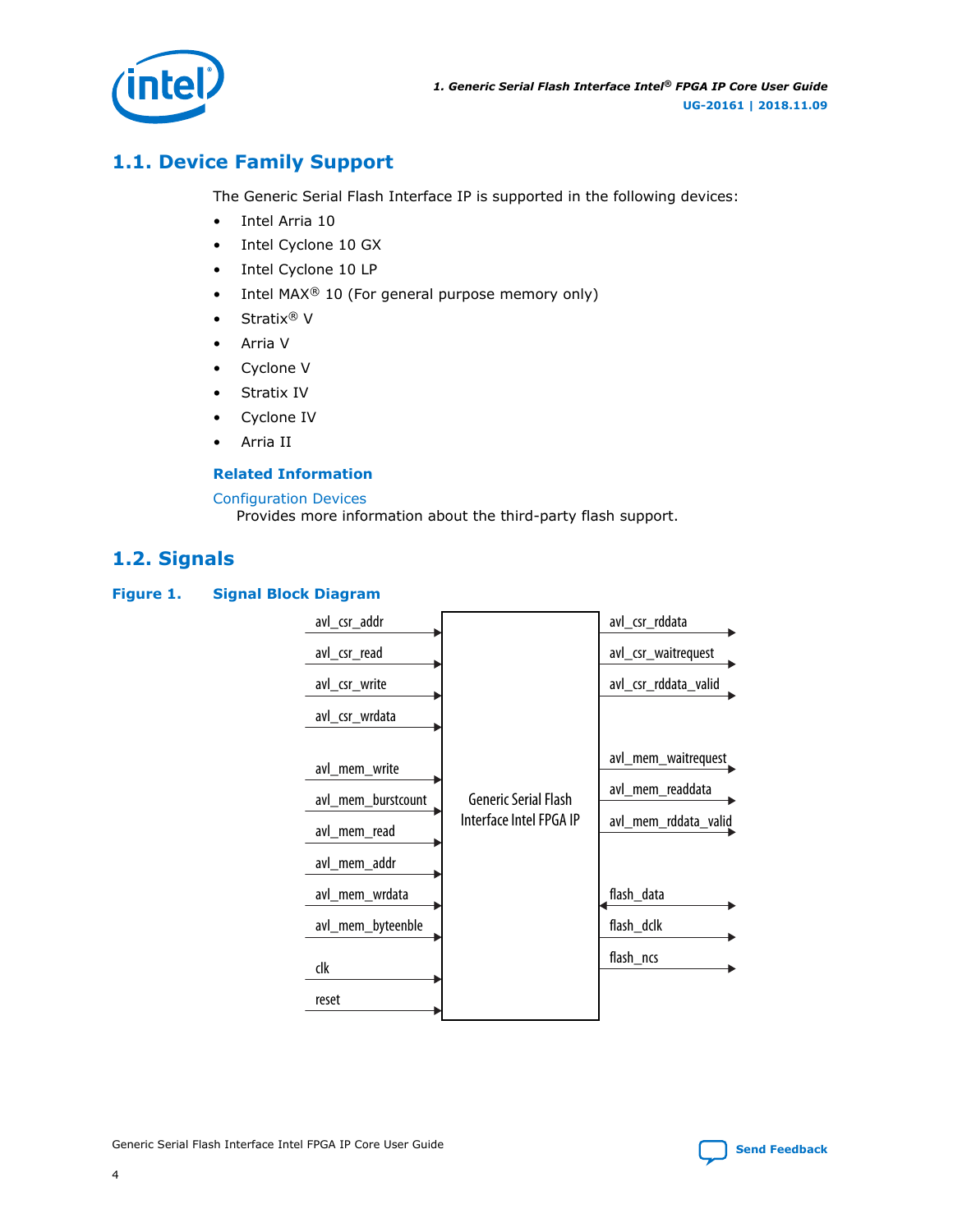

## **Table 1. Ports Description**

| <b>Signal</b>                                             | <b>Width</b> | <b>Direction</b> | <b>Description</b>                                                                                                                                                                                                                                                                                                                                                                             |
|-----------------------------------------------------------|--------------|------------------|------------------------------------------------------------------------------------------------------------------------------------------------------------------------------------------------------------------------------------------------------------------------------------------------------------------------------------------------------------------------------------------------|
| Avalon <sup>®</sup> -MM slave interface for CSR (avl_csr) |              |                  |                                                                                                                                                                                                                                                                                                                                                                                                |
| avl_csr_addr                                              | 6            | Input            | Avalon-MM address bus. The address bus is in word addressing.                                                                                                                                                                                                                                                                                                                                  |
| avl_csr_read                                              | $\mathbf{1}$ | Input            | Avalon-MM read control to the CSR.                                                                                                                                                                                                                                                                                                                                                             |
| avl_csr_rddata                                            | 32           | Output           | Avalon-MM read data bus from the CSR.                                                                                                                                                                                                                                                                                                                                                          |
| avl_csr_write                                             | $\mathbf{1}$ | Input            | Avalon-MM write control to the CSR.                                                                                                                                                                                                                                                                                                                                                            |
| avl_csr_wrdata                                            | 32           | Input            | Avalon-MM write data bus to CSR.                                                                                                                                                                                                                                                                                                                                                               |
| avl_csr_waitrequest                                       | $\mathbf{1}$ | Output           | Avalon-MM waitrequest control from the CSR                                                                                                                                                                                                                                                                                                                                                     |
| avl_csr_rddata_valid                                      | $\mathbf{1}$ | Output           | Avalon-MM read data valid that indicates the CSR read data is<br>available.                                                                                                                                                                                                                                                                                                                    |
| Avalon-MM slave interface for memory access (avl_mem)     |              |                  |                                                                                                                                                                                                                                                                                                                                                                                                |
| avl_mem_write                                             | $\mathbf{1}$ | Input            | Avalon-MM write control to the memory                                                                                                                                                                                                                                                                                                                                                          |
| avl_mem_burstcount                                        | 7            | Input            | Avalon-MM burst count for the memory. The value range from 1 to<br>64 (Max page size).                                                                                                                                                                                                                                                                                                         |
| avl_mem_waitrequest                                       | $\mathbf{1}$ | Output           | Avalon-MM waitrequest control from the memory.                                                                                                                                                                                                                                                                                                                                                 |
| avl mem read                                              | $\mathbf{1}$ | Input            | Avalon-MM read control to the memory                                                                                                                                                                                                                                                                                                                                                           |
| avl mem addr                                              | N            | Input            | Avalon-MM address bus. The address bus is in word addressing.<br>The width of the address depends on the flash memory density.<br>If you are using Intel Arria 10, and Intel Cyclone 10 GX or any<br>supported devices with general purpose I/O with multiples flashes,<br>write the CSR to select the chip select. The IP targets the selected<br>flash when being accessed via this address. |
| avl_mem_wrdata                                            | 32           | Input            | Avalon-MM write data bus to the memory                                                                                                                                                                                                                                                                                                                                                         |
| avl_mem_readddata                                         | 32           | Output           | Avalon-MM read data bus from the memory.                                                                                                                                                                                                                                                                                                                                                       |
| avl_mem_rddata_valid                                      | $\mathbf{1}$ | Output           | Avalon-MM read data valid that indicates the memory read data is<br>available.                                                                                                                                                                                                                                                                                                                 |
| avl_mem_byteenble                                         | 4            | Input            | Avalon-MM write data enable bus to memory. During bursting<br>mode, byteenable bus will be logic high, 4'b1111.                                                                                                                                                                                                                                                                                |
| <b>Clock and Reset</b>                                    |              |                  |                                                                                                                                                                                                                                                                                                                                                                                                |
| clk                                                       | 1            | Input            | Input clock to clock the IP core.                                                                                                                                                                                                                                                                                                                                                              |
| reset                                                     | 1            | Input            | Asynchronous reset to reset the IP core.                                                                                                                                                                                                                                                                                                                                                       |
| <b>Interrupt</b>                                          |              |                  |                                                                                                                                                                                                                                                                                                                                                                                                |
| Irq                                                       | 1            | Output           | Interrupt signal that indicate if there is an illegal write or illegal<br>erase.                                                                                                                                                                                                                                                                                                               |
| Conduit Interface <sup>(2)</sup>                          |              |                  |                                                                                                                                                                                                                                                                                                                                                                                                |
| flash_data                                                | 4            | Bidirectional    | Input or output port to feed data from the flash device.                                                                                                                                                                                                                                                                                                                                       |
| flash_dclk                                                | 1            | Output           | Provides clock signal to the flash device.                                                                                                                                                                                                                                                                                                                                                     |
| flash_ncs                                                 | 1/3          | Output           | Provides the ncs signal to the flash device.                                                                                                                                                                                                                                                                                                                                                   |

<sup>(2)</sup> Available when you enable the **Enable SPI pins interface** parameter.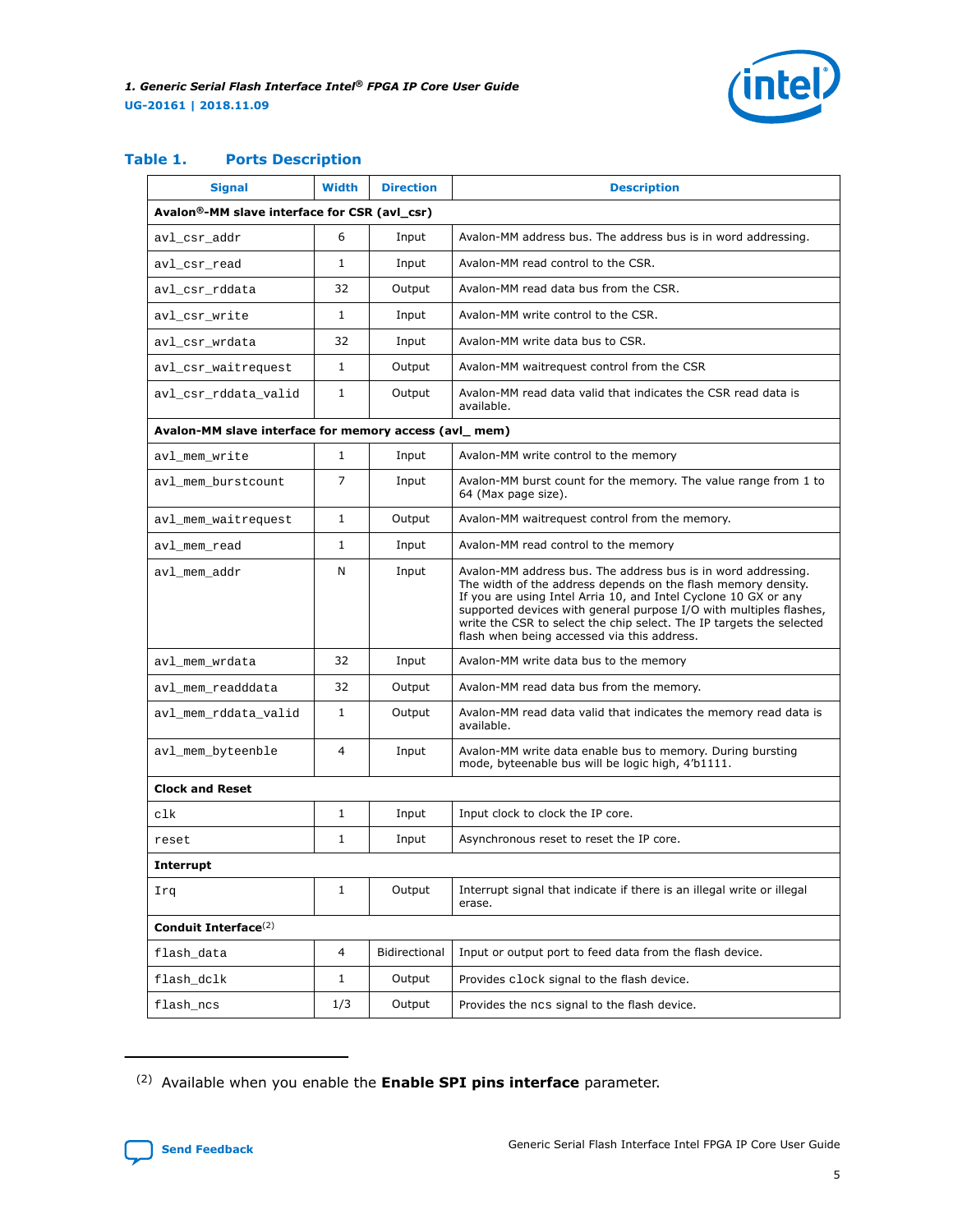<span id="page-5-0"></span>

# **1.3. Parameters**

#### **Table 2. Parameter Settings**

| <b>Parameter</b>                                    | <b>Legal Values</b>                                     | <b>Descriptions</b>                                                                                                                                  |
|-----------------------------------------------------|---------------------------------------------------------|------------------------------------------------------------------------------------------------------------------------------------------------------|
| <b>Device Density</b>                               | 1, 2, 4, 8, 16, 32,<br>64, 128, 256,<br>512, 1024, 2048 | Density of the flash device used in Mb.                                                                                                              |
| <b>Disable dedicated Active</b><br>Serial interface |                                                         | Routes the signals to the top level of your design. Enable this when<br>you want to include the Serial Flash Loader Intel FPGA IP in your<br>design. |
| <b>Enable SPI pins interface</b>                    |                                                         | Translates the signals to the SPI pin interface.                                                                                                     |
| <b>Number of Chip Select used</b>                   | 2<br>3                                                  | Selects the number of chip select connected to the flash.                                                                                            |
| <b>Enable flash simulation</b><br>model             |                                                         | Uses the flash inside the device for simulation model.                                                                                               |

# **1.4. Register Map**

#### **Table 3. Register Map**

- Each address offset in the following table represents 1 word of memory address space.
- IP\_CLK is the clock that drives the IP
- SCLK is the clock that drives the flash device

| <b>Offset</b><br>(Hex) | <b>Register Name</b>               | R/W        | <b>Field Name</b>              | <b>Bit</b> | <b>Defaul</b><br>۰<br>Value<br>(Hex) | <b>Description</b>                                                                                                                                                                                                                                                                                                                                                                                                                                                                                 |
|------------------------|------------------------------------|------------|--------------------------------|------------|--------------------------------------|----------------------------------------------------------------------------------------------------------------------------------------------------------------------------------------------------------------------------------------------------------------------------------------------------------------------------------------------------------------------------------------------------------------------------------------------------------------------------------------------------|
| $\Omega$               | Control                            |            | Reserved                       | 31:8       |                                      | Reserved                                                                                                                                                                                                                                                                                                                                                                                                                                                                                           |
|                        | Register                           | R/W<br>R/W | Addressing mode<br>Chip select | 8<br>7:4   | 0x0<br>0x0                           | Addressing mode for read and write<br>operation:<br>0x0: 3-bytes addressing<br>٠<br>0x1: 4-bytes addressing<br>$\bullet$<br>For 4-byte addressing mode, you must<br>enable 4-byte address by sending<br>command to the flash.<br>This bit affects direct access to memory<br>via the Avalon-MM interface for both write<br>and read operation.<br>Selects the flash device<br>0x0: To select first device<br>$\bullet$<br>0x1: To select second device<br>$\bullet$<br>0x2: To select third device |
|                        |                                    |            |                                |            |                                      |                                                                                                                                                                                                                                                                                                                                                                                                                                                                                                    |
|                        |                                    |            | Reserved                       | 3:1        |                                      | Reserved                                                                                                                                                                                                                                                                                                                                                                                                                                                                                           |
|                        |                                    | R/W        | Enable                         | $\Omega$   | 0x1                                  | Set this bit to 0 to disable the output of<br>the IP and put all output signal to high<br>impedance state. This can be used to<br>share bus with other devices.                                                                                                                                                                                                                                                                                                                                    |
| $\mathbf{1}$           | SPI Clock<br>Baud-rate<br>Register |            | Reserved                       | 31:5       |                                      | Reserved                                                                                                                                                                                                                                                                                                                                                                                                                                                                                           |
|                        |                                    |            |                                |            |                                      | continued                                                                                                                                                                                                                                                                                                                                                                                                                                                                                          |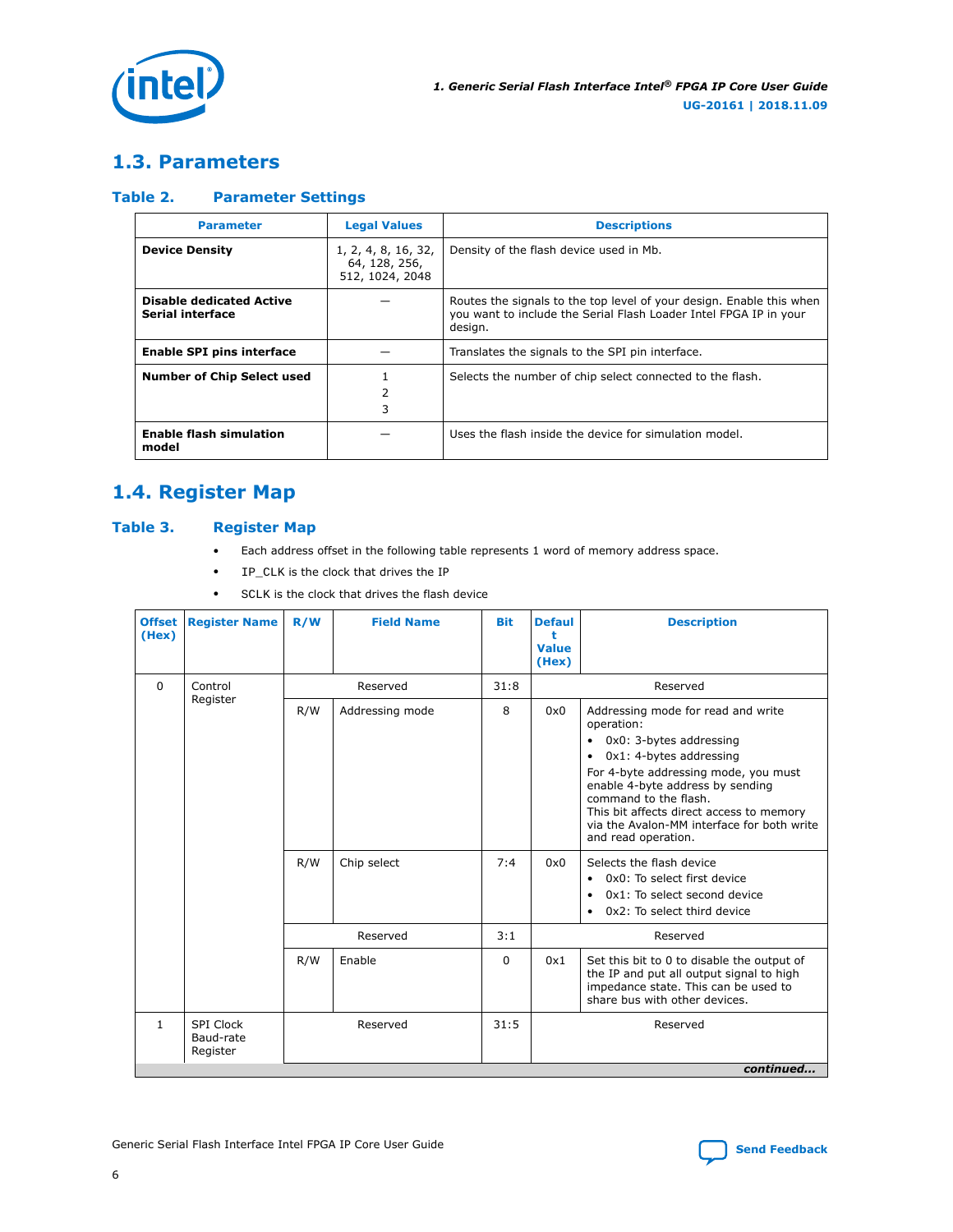

| <b>Offset</b><br>(Hex) | <b>Register Name</b>             | R/W | <b>Field Name</b>              | <b>Bit</b> | <b>Defaul</b><br>t<br><b>Value</b><br>(Hex) | <b>Description</b>                                                                                                                                                                                                                                                                                                                                                                                                                                                                                                                                            |
|------------------------|----------------------------------|-----|--------------------------------|------------|---------------------------------------------|---------------------------------------------------------------------------------------------------------------------------------------------------------------------------------------------------------------------------------------------------------------------------------------------------------------------------------------------------------------------------------------------------------------------------------------------------------------------------------------------------------------------------------------------------------------|
|                        |                                  | R/W | Baud rate divisor              | 4:0        | 0x10                                        | The IP has an internal clock divider to<br>generate the clock that connects to the<br>flash device. The possible divisor value is<br>from 2 to 32 with the increment of 2.<br>So, the maximum clock that the flash run<br>is half of the clock of the IP. Ex if the IP is<br>run with 100Mhz clock, then the clock of<br>the flash is at 50Mhz.<br>By default, the clock is set to the lowest<br>clock (/32) to ensure that the IP works in<br>most cases.<br>Divisor values:<br>$0x1$ : $/2$<br>0x2 : /4<br>0x3: /6<br>$\cdots$<br>0xF : /30<br>$0x10$ : /32 |
| 2                      | CS Delay                         |     | Reserved                       | 31:8       |                                             | Reserved                                                                                                                                                                                                                                                                                                                                                                                                                                                                                                                                                      |
|                        | Setting<br>Register              | R/W | CS de-assert                   | 7:4        | 0x0                                         | Sets the chip select de-assertion delay.<br>• 0: Chip select is de-asserted at the<br>last falling edge of SCLK<br>n: Chip select is de-asserted n number<br>of clocks after the last falling edge of<br>SCLK                                                                                                                                                                                                                                                                                                                                                 |
|                        |                                  | R/W | CS assert                      | 3:0        | 0x0                                         | Sets the chip select assertion delay.<br>0: Chip select is asserted half flash<br>clock period before the first rising edge<br>of SCLK<br>n: Chip select is asserted half flash<br>clock period plus n number of IP_CLK.<br>(3)                                                                                                                                                                                                                                                                                                                               |
| 3                      | Read Capturing                   |     | Reserved                       | 31:4       |                                             | Reserved                                                                                                                                                                                                                                                                                                                                                                                                                                                                                                                                                      |
|                        | Register                         | R/W | Read delay                     | 3:0        | 0x0                                         | The clock to output timing of the flash<br>plus the board trace, I/O pin timing can<br>contribute to high value of delay to the<br>data arriving at the IP logic. The delay<br>capture provides a way for the IP to delay<br>its reading logic to compensate for those<br>delays.<br>Delay the read data logic by a value of the<br>IP_CLK cycles.                                                                                                                                                                                                            |
| 4                      | Operating                        |     | Reserved                       | 31:18      |                                             | Reserved                                                                                                                                                                                                                                                                                                                                                                                                                                                                                                                                                      |
|                        | Protocols<br>Setting<br>Register | R/W | Read data out transfer<br>mode | 17:16      | 0x0                                         | Transfer mode for read data output.                                                                                                                                                                                                                                                                                                                                                                                                                                                                                                                           |
|                        |                                  |     | Reserved                       | 15:14      |                                             | Reserved                                                                                                                                                                                                                                                                                                                                                                                                                                                                                                                                                      |
|                        |                                  | R/W | Read address transfer<br>mode  | 13:12      | 0x0                                         | Transfer mode for read address input<br>Description as bit 1:0.                                                                                                                                                                                                                                                                                                                                                                                                                                                                                               |
|                        |                                  |     |                                |            |                                             | continued                                                                                                                                                                                                                                                                                                                                                                                                                                                                                                                                                     |

(3) Intel recommends that you set the chip select assertion delay to 5 if you are running the IP clock at 100 MHz.

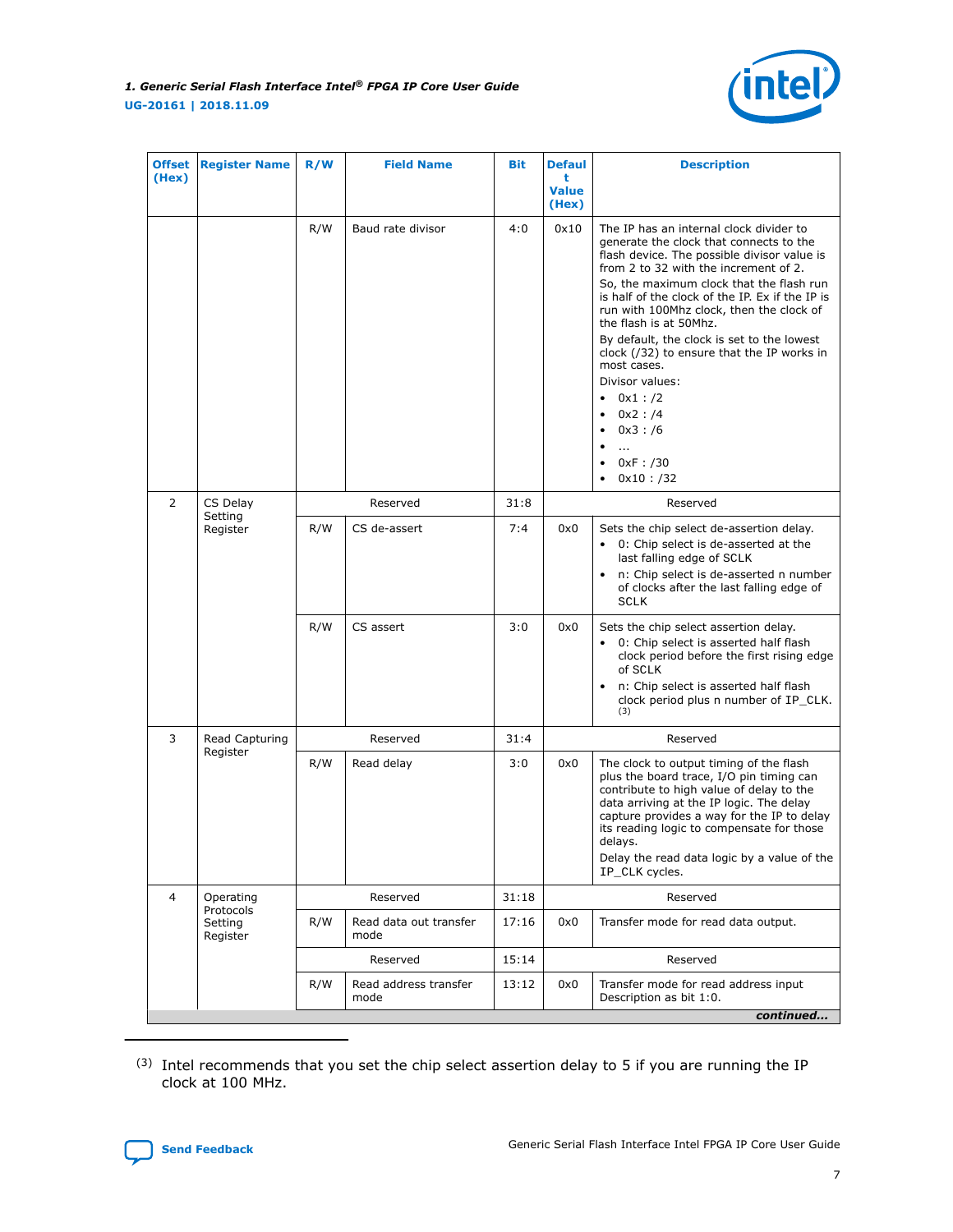

| <b>Offset</b><br>(Hex) | <b>Register Name</b>               | R/W | <b>Field Name</b>              | <b>Bit</b> | <b>Defaul</b><br>t<br><b>Value</b><br>(Hex) | <b>Description</b>                                                                                                                                                                                                                                                                                                                                                                                                       |  |  |  |  |
|------------------------|------------------------------------|-----|--------------------------------|------------|---------------------------------------------|--------------------------------------------------------------------------------------------------------------------------------------------------------------------------------------------------------------------------------------------------------------------------------------------------------------------------------------------------------------------------------------------------------------------------|--|--|--|--|
|                        |                                    |     | Reserved                       | 11:10      |                                             | Reserved                                                                                                                                                                                                                                                                                                                                                                                                                 |  |  |  |  |
|                        |                                    | R/W | Write Data in transfer<br>mode | 9:8        | 0x0                                         | Transfer mode for write data input<br>Description as bit 1:0.                                                                                                                                                                                                                                                                                                                                                            |  |  |  |  |
|                        |                                    |     | Reserved                       | 7:6        |                                             | Reserved                                                                                                                                                                                                                                                                                                                                                                                                                 |  |  |  |  |
|                        |                                    | R/W | Write address transfer<br>mode | 5:4        | 0x0                                         | Transfer mode for write address input<br>Description as bit 1:0.                                                                                                                                                                                                                                                                                                                                                         |  |  |  |  |
|                        |                                    |     | Reserved                       | 3:2        |                                             | Reserved                                                                                                                                                                                                                                                                                                                                                                                                                 |  |  |  |  |
|                        |                                    | R/W | Instruction transfer<br>mode   | 1:0        | 0x0                                         | Transfer mode for opcode:<br>0x0: Standard SPI mode - command<br>input is sent on DQ0<br>0x1: Dual IO mode - command input<br>is sent on $DQ[1:0]$<br>• 0x2: Quad IO mode - command input<br>is sent on DQ[3:0]<br>This setting affects the flash command<br>register. For example, if this field is set to<br>0x1, flash common operations (e.g. read<br>id, read status, write status register) uses<br>$0x1$ as well. |  |  |  |  |
| 5                      | Read                               |     | Reserved                       | 31:14      |                                             | Reserved                                                                                                                                                                                                                                                                                                                                                                                                                 |  |  |  |  |
|                        | Instruction<br>Register            | R/W | Dummy cycles                   | 12:8       | 0xA                                         | Number of default dummy cycles used for<br>read operation. Refer to the respective<br>flash device datasheet.                                                                                                                                                                                                                                                                                                            |  |  |  |  |
|                        |                                    | R/W | Read opcode                    | 7:0        | 0x03                                        | The opcode for read operation. Refer to<br>the respective flash device datasheet to<br>select the correct opcode according to the<br>transfer mode setting.                                                                                                                                                                                                                                                              |  |  |  |  |
| 6                      | Write                              |     | Reserved                       | 31:16      |                                             | Reserved                                                                                                                                                                                                                                                                                                                                                                                                                 |  |  |  |  |
|                        | Instruction<br>Register            | R/W | Polling opcode                 | 15:8       | 0x05                                        | The opcode to check if the write operation<br>has been completed. After write operation<br>is completed, the IP releases the wait<br>request of the Avalon-MM interface.<br>In applicable devices, you can set as the<br>status register or flag status register.                                                                                                                                                        |  |  |  |  |
|                        |                                    | R/W | Write opcode                   | 7:0        | 0x02                                        | The opcode for write operation. Refer to<br>the respective flash device datasheet to<br>select the correct opcode according to the<br>transfer mode setting.                                                                                                                                                                                                                                                             |  |  |  |  |
| $\overline{7}$         | Flash<br>Command                   |     | Reserved                       | 31:21      |                                             | Reserved                                                                                                                                                                                                                                                                                                                                                                                                                 |  |  |  |  |
|                        | Setting<br>Register <sup>(4)</sup> | R/W | Number of dummy<br>cycles      | 20:16      | 0x0                                         | The number of dummy cycles. Set to 0<br>when the operation does not require any<br>dummy cycles. Refer to the respective<br>flash device datasheet for dummy clock<br>requirements.<br>continued                                                                                                                                                                                                                         |  |  |  |  |
|                        |                                    |     |                                |            |                                             |                                                                                                                                                                                                                                                                                                                                                                                                                          |  |  |  |  |

<sup>(4)</sup> Default setting is for read status command.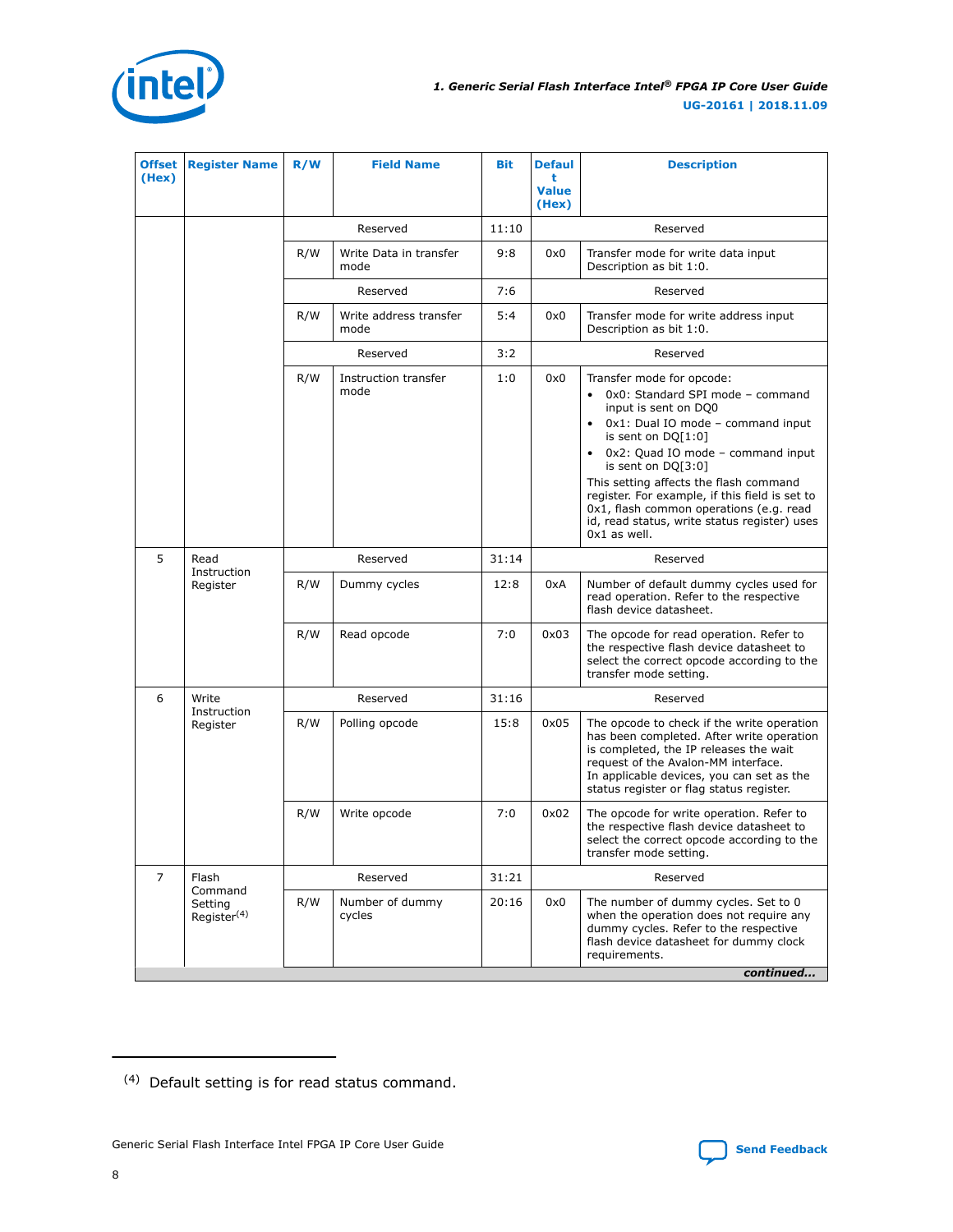

<span id="page-8-0"></span>

| <b>Offset</b><br>(Hex) | <b>Register Name</b>                         | R/W | <b>Field Name</b>           | <b>Bit</b> | <b>Defaul</b><br>t<br><b>Value</b><br>(Hex) | <b>Description</b>                                                                                                                                                                                    |
|------------------------|----------------------------------------------|-----|-----------------------------|------------|---------------------------------------------|-------------------------------------------------------------------------------------------------------------------------------------------------------------------------------------------------------|
|                        |                                              | R/W | Number of data bytes        | 15:12      | 0x08                                        | The number of write or read data. This<br>works together with bit 11. If the value is<br>Set to 0 if the operation has no write or<br>read data, for example, write enable.                           |
|                        |                                              | R/W | Data type                   | 11         | 0x01                                        | Indicates the type of data (bit $[15:12]$ ).<br>• 0: Number of byte declared in [15:12]<br>is write data to flash device<br>• 1: Number of byte declared in [15:12]<br>is read data from flash device |
|                        |                                              | R/W | Number of address<br>bytes  | 10:8       | 0x0                                         | Number of address bytes to send to the<br>flash device. Either 3 or 4 bytes<br>If this is set to zero then the operation<br>does not carry any address byte.                                          |
|                        |                                              | R/W | Opcode                      | 7:0        | 0x05                                        | The opcode of the operation.                                                                                                                                                                          |
| 8                      | Flash                                        |     | Reserved                    | 31:1       |                                             | Reserved                                                                                                                                                                                              |
|                        | Command<br>Control<br>Register               | W   | <b>Start</b>                | $\Omega$   | 0x0                                         | Write 1 to this bit to start the operation.                                                                                                                                                           |
| 9                      | Flash<br>Command<br>Address<br>Register      | R/W | Stating address             | 31:0       | 31:0                                        | Address of flash command.                                                                                                                                                                             |
| A                      | Flash<br>Command<br>Write Data 0<br>Register | R/W | Lower 4 bytes write<br>data | 31:0       | 0x0                                         | The first 4-byte of write data to flash<br>device.                                                                                                                                                    |
| B                      | Flash<br>Command<br>Write Data 1<br>Register | R/W | Upper 4 bytes write<br>data | 31:0       | 0x0                                         | The last 4-byte of write data to the flash<br>device.                                                                                                                                                 |
| C                      | Flash<br>Command<br>Read Data 0<br>Register  | R.  | Lower 4 bytes read data     | 31:0       | 0x0                                         | The first 4-byte of read data from flash<br>device.                                                                                                                                                   |
| D                      | Flash<br>Command<br>Read Data 1<br>Register  | R.  | Upper 4 bytes read data     | 31:0       | 0x0                                         | The last 4-byte of read data from the<br>flash device.                                                                                                                                                |

# **1.5. Using Generic Serial Flash Interface IP**

The core interfaces are Avalon-MM compliant. For more details, refer to the Avalon specification.

## **1.5.1. Control Status Register Operations**

You can perform a read or write to a specific address offset using the Control Status Register (CSR).

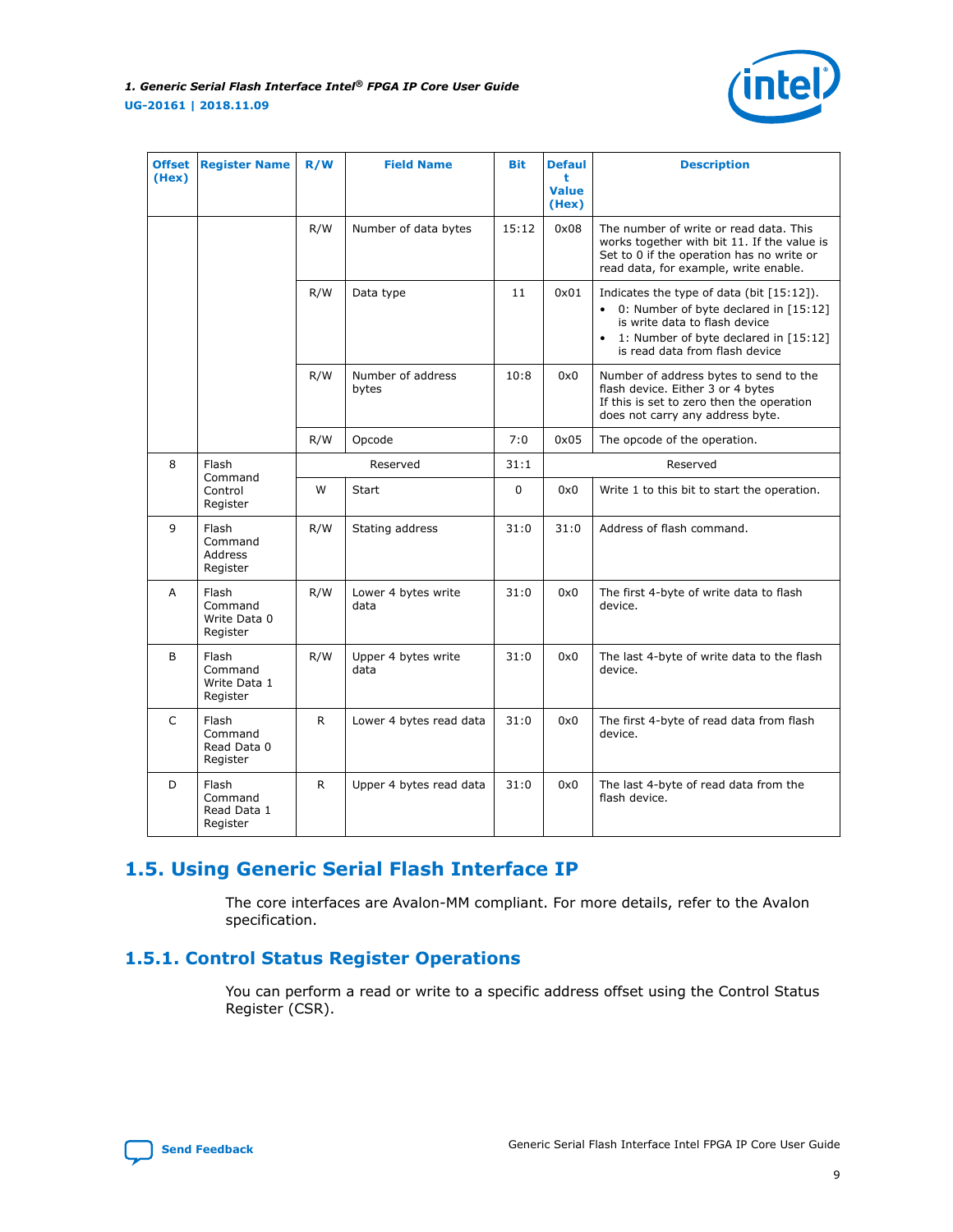<span id="page-9-0"></span>

To execute the read or read operation for the control status register, perform the following steps:

- 1. Assert the avl\_csr\_write or avl\_csr\_read signal while the avl\_csr\_waitrequest signal is low (if the waitrequest signal is high, the avl\_csr\_write or avl\_csr\_read signal must to be kept high until the waitrequest signal goes low.)
- 2. At the same time, set address value on  $avl\_csr\_address$  bus. If it is a write operation, set value data on the avl\_csr\_writedata bus together with the address.
- 3. If it is a read transaction, wait until avl\_csr\_readdatavalid signal is asserted high to retrieve the read data.
- For operations that require write value to flash, you must perform write enable operation first.
- You must read the flag status register every time you issue a write or erase command.
- In case of support multiples flash devices, you must write chip select register to select the correct flash device before performing any operation to the specific flash device.

## **1.5.2. Memory Operations**

During flash memory access, the IP core performs the following steps to allow you to perform any direct read or write operation:

- Write enable for write operation
- Check flag status register to make sure the operation has been completed at the flash
- Release waitrequest signal when operation completed

Memory operations are similar to the Avalon-MM operations. You must set the correct at address bus, write data if it is write transaction, drive burst count bus 1 if single transaction or desired burst count value and trigger the write or read signal.

*Note:* For multiple flash device setup, the address bus is extended to include the chip select value.

#### **Figure 2. 8-Word Write Burst Waveform Example**

| clk_clk               | 1 <sup>th</sup> 0 |              |          |                     |  |          |                      |  |                  |                        |       |           |
|-----------------------|-------------------|--------------|----------|---------------------|--|----------|----------------------|--|------------------|------------------------|-------|-----------|
| avl_mem_write         | 1 <sup>n</sup> h0 |              |          |                     |  |          |                      |  |                  |                        |       |           |
| avl mem burstcount    | 7'h00             | 7'h08        |          |                     |  |          |                      |  |                  |                        | 7 hoo |           |
| avl mem waitrequest   | 1 <sup>th</sup> 0 |              |          |                     |  |          |                      |  |                  |                        |       |           |
| avl_mem_read          | 1 <sup>n</sup> h0 |              |          |                     |  |          |                      |  |                  |                        |       |           |
| avl mem address       | 25'h000000        | 25'h000a800  |          |                     |  |          |                      |  |                  |                        |       | 25 h00000 |
| avl_mem_writedata     | 32'h00000000      |              | (32'hfa  | (32 <sup>n</sup> )3 |  | 32 h4    | (32 <sub>h6b</sub> ) |  |                  | 32 h6 32 hd 32 h000000 |       |           |
| avi mem readdata      | 32'h000000        | 32'h00000000 |          |                     |  |          |                      |  |                  |                        |       |           |
| avl_mem_readdatavalid | 1 <sub>h0</sub>   |              |          |                     |  |          |                      |  |                  |                        |       |           |
| avl_mem_byteenable    | 4'b0000           |              | (4b1111) | 4/611119            |  | (451111) | krыінн               |  | <b>karatismi</b> |                        |       | 14 60000  |

#### **Figure 3. 8-Word Reading Burst Waveform Example**

| avl mem write         | 1 <sup>th</sup> 0 |                  |                     |  |  |  |  |  |  |  |                                                                                      |  |
|-----------------------|-------------------|------------------|---------------------|--|--|--|--|--|--|--|--------------------------------------------------------------------------------------|--|
| avl mem burstcount    | 7'h00             |                  | 7'h00 XX7'h00       |  |  |  |  |  |  |  |                                                                                      |  |
| avl mem waitrequest   | 1 <sup>th</sup> 0 |                  |                     |  |  |  |  |  |  |  |                                                                                      |  |
| avi mem read          | 1 <sup>th</sup> 0 |                  |                     |  |  |  |  |  |  |  |                                                                                      |  |
| avl mem address       | 25'h000000        |                  | (125 h0000000       |  |  |  |  |  |  |  |                                                                                      |  |
| avl mem writedata     | 32'h000000        | 32 <sup>th</sup> | $1 - 32$ 'h00000000 |  |  |  |  |  |  |  |                                                                                      |  |
| avl mem readdata      | 32'h000000        |                  | 32'h00000000        |  |  |  |  |  |  |  | I I 32 h00 I 1 32 h00 I 1 32 h00 I 1 32 h00 I 1 32 h00 I 1 32 h00 I 1 32 h00 I 32 hd |  |
| avi mem readdatavalid | 1'h0              |                  |                     |  |  |  |  |  |  |  |                                                                                      |  |
| avi mem byteenable    | 4 <sup>th</sup> 0 | 14 h 0           | (T4 hol             |  |  |  |  |  |  |  |                                                                                      |  |
|                       |                   |                  |                     |  |  |  |  |  |  |  |                                                                                      |  |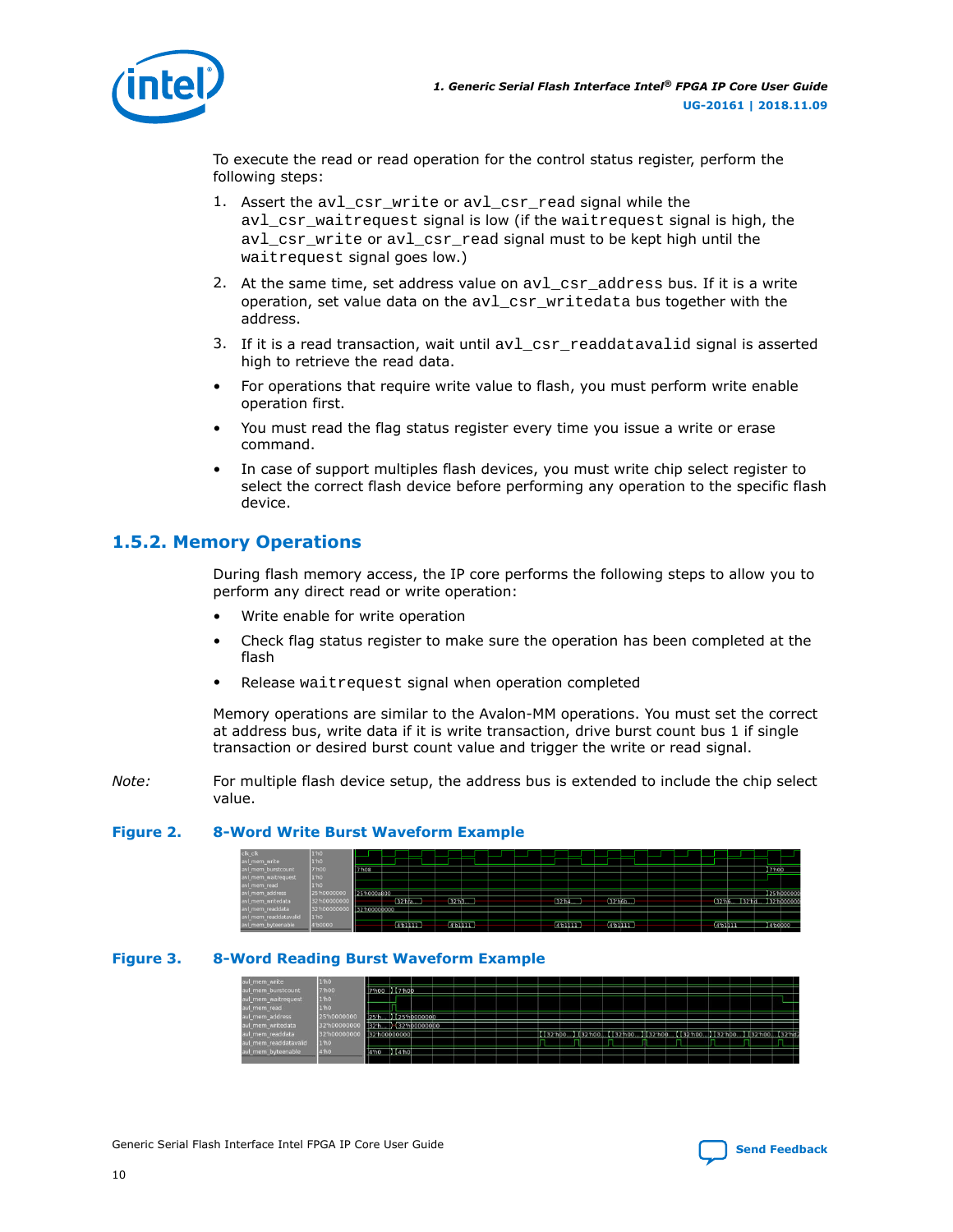

#### <span id="page-10-0"></span>**Figure 4. 1-Byte Write byteenable = 4'b0001 Waveform Example**

| avl mem write         | 1'h0              |                    |              |  |                      |              |         |               |  |
|-----------------------|-------------------|--------------------|--------------|--|----------------------|--------------|---------|---------------|--|
| avl mem burstcount    | 7'h00             | 7 <sup>th</sup> 00 |              |  | 7'h01                |              | 7'h00   |               |  |
| avl mem waitrequest   | 1'h0              |                    |              |  |                      |              |         |               |  |
| avl mem read          | 1 <sup>th</sup> 0 |                    |              |  |                      |              |         |               |  |
| avl mem address       | 25'h0000000       |                    | 25 h0000000  |  |                      | 25'h000c800  |         | 25'h0000000   |  |
| avl mem writedata     | 32'h00000000      |                    | 32'h00000000 |  |                      | 32'haabbccdd |         | 32'h00000000' |  |
| avl mem readdata      | 32'h00000000      |                    | 32'hd29b1a56 |  |                      |              |         |               |  |
| avl mem readdatavalid | 1 <sup>th</sup> 0 |                    |              |  |                      |              |         |               |  |
| avl mem byteenable    | 4'b0000           |                    | 4'b0000      |  | 4 <sub>1</sub> 00001 |              | 4'b0000 |               |  |
|                       |                   |                    |              |  |                      |              |         |               |  |

## **1.6. Generic Serial Flash Interface Intel FPGA IP Core Reference Design**

The reference design implements the Generic Serial Flash Interface Intel FPGA IP to perform the following general-purpose memory operations:

- Read device ID
- Enable sector protect
- Perform sector erase
- Read and write data from and to flash devices

#### **Related Information**

- [Generic Serial Flash Interface Intel FPGA IP Core User Guide](#page-2-0) on page 3
- [Generic Serial Flash Interface Intel FPGA IP Core Reference Design Files](https://cloud.altera.com/devstore/platform/2179/)

#### **1.6.1. Hardware and Software Requirements**

The following are the hardware and software requirements for the design example:

- Cyclone V E FPGA Development Kit
- Intel Quartus<sup>®</sup> Prime version 18.0 with Nios<sup>®</sup> II Software Build Tools for Eclipse
- Intel FPGA Download Cable II
- Tested flash devices:
	- Cypress\* S70FL01G
	- Micron MT25Q01G
	- Micron MT25Q512
	- EPCQ256

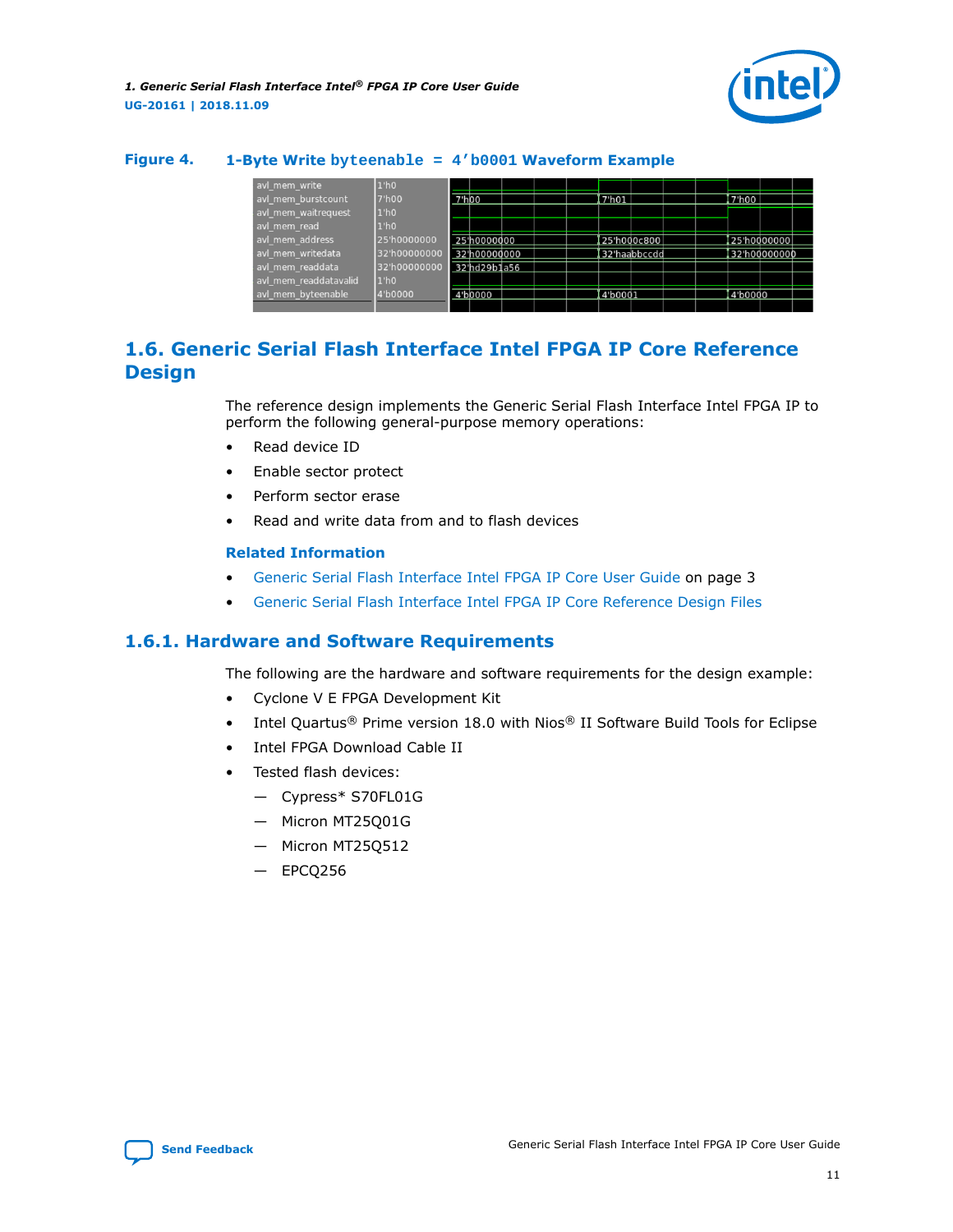<span id="page-11-0"></span>

## **1.6.2. Functional Description**

## **1.6.2.1. Reference Design Components**

#### **Figure 5. Reference Design Block Diagram**



#### **Table 4. Reference Design Components Descriptions**

| <b>Component</b>                             | <b>Description</b>                                                        |
|----------------------------------------------|---------------------------------------------------------------------------|
| JTAG UART Intel FPGA IP                      | Enables communication between the Nios II processor and the host computer |
| Nios II Processor                            | Run application program by executing data and instruction                 |
| On-Chip Memory Intel FPGA IP                 | Store code and data                                                       |
| Generic Serial Flash Interface Intel FPGA IP | Controls vendor-independent flash device to perform flash interaction     |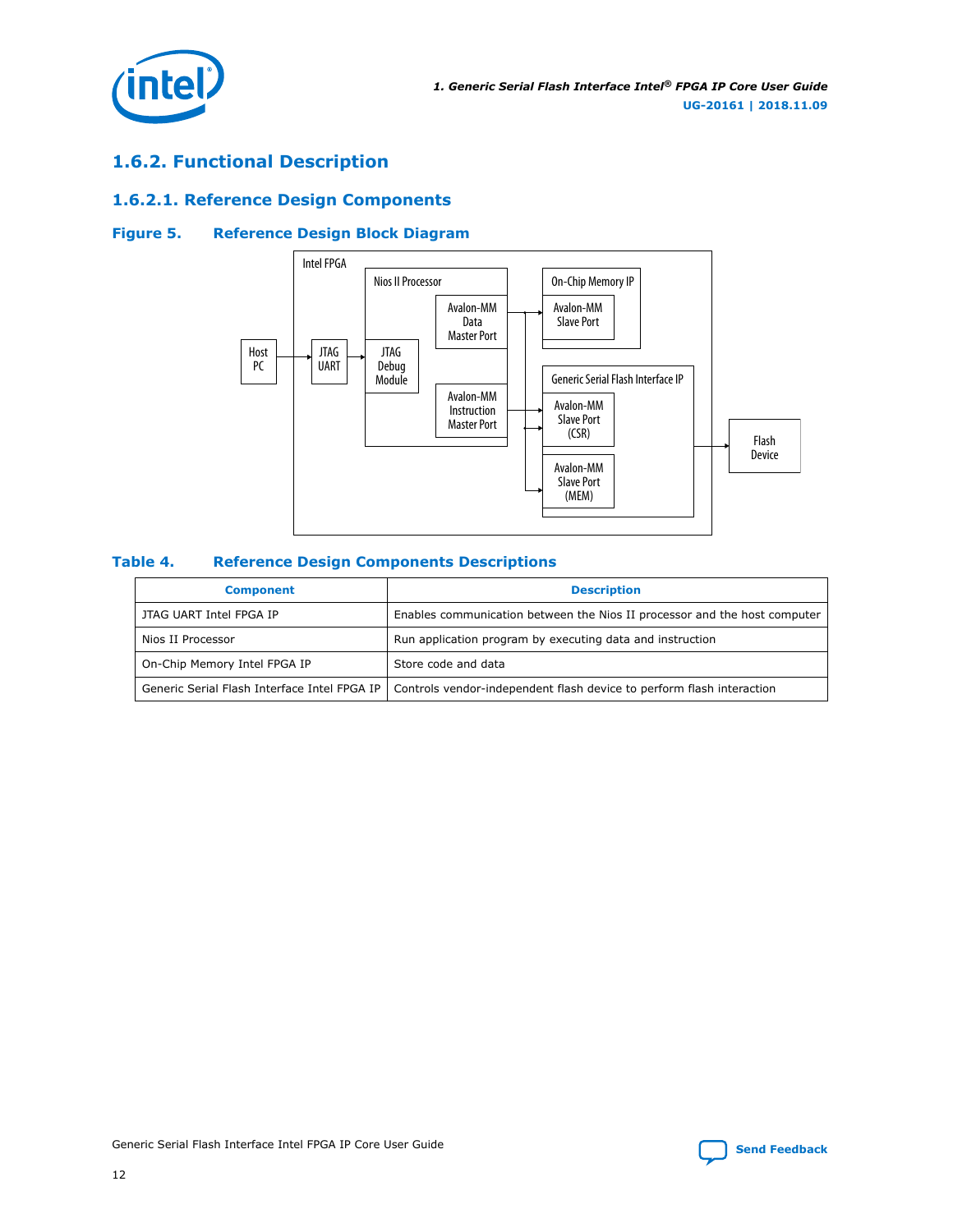

#### **1.6.2.2. Reference Design Application Program**

#### **Figure 6. Reference Design Application Program Flow Diagram**



Flow diagram sequence description:

1. The application program starts with identifying the flash device attached to the FPGA.

*Note:* The flash devices serve as samples to demonstrate this reference design only.

- 2. The application program performs sector protection and erases the protected sector:
	- a. To perform sector protect, the application program:
		- i. Performs write enable command.
		- ii. Performs write status register command to set block protect (BP) bit and Top/Bottom(TB) bit.
		- iii. Polls write in progress (WIP) bit ( bit 0 of status register) until it returns a 0 (ready).
		- iv. Performs read status register command to check if sector protect operation succeeded or failed.
	- b. To perform sector erase, the application program:

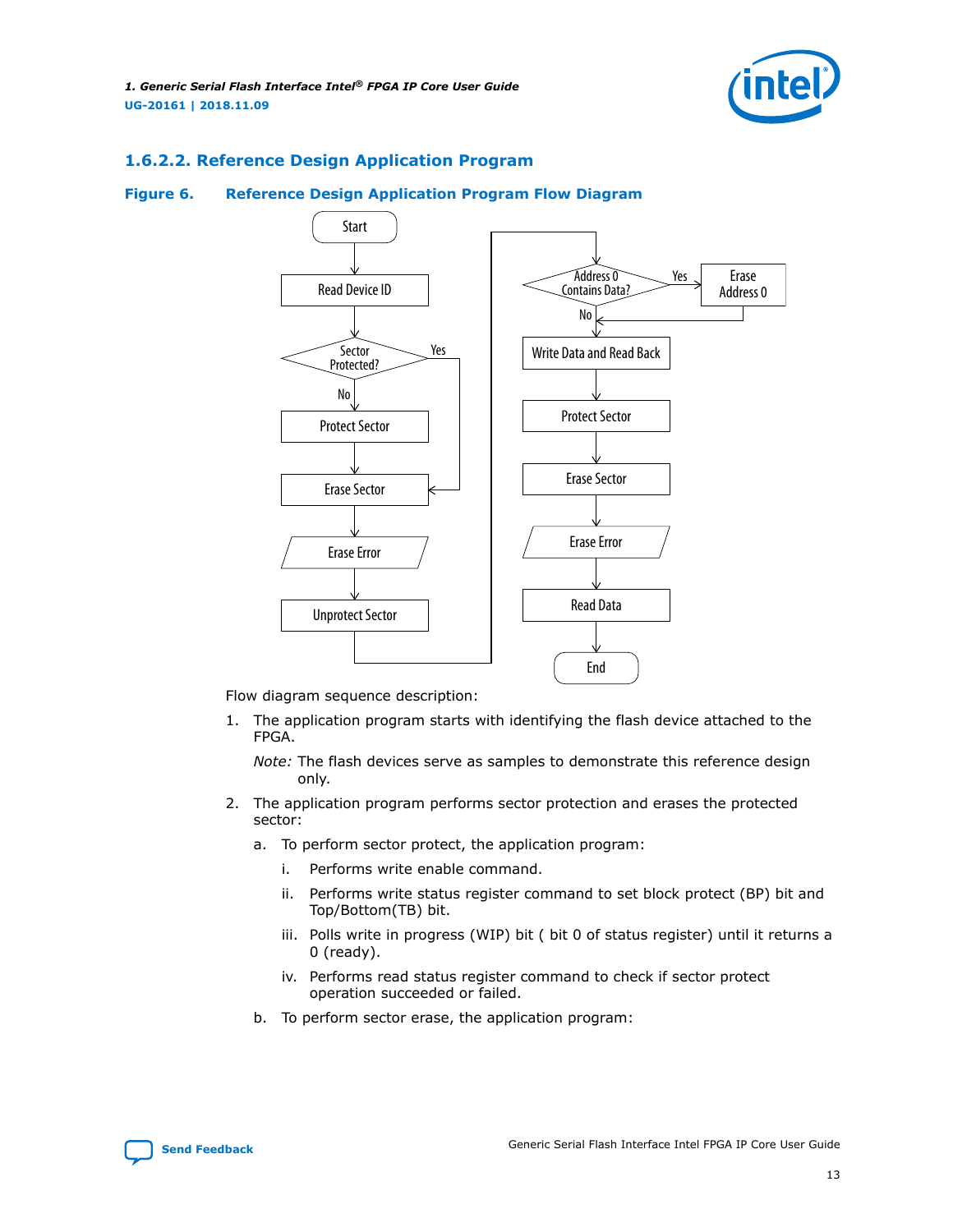<span id="page-13-0"></span>

- i. Performs write enable command.
- ii. Performs sector erase command.
- iii. Polls write in progress (WIP) bit ( bit 0 of status register) until it return a 0 (ready).
- iv. Performs read status register to check whether erase operation succeeded or failed.
- 3. Erase error occurred because the sector is protected. The application program clears the error bit through:
	- Clear flag status register command (EPCQ-L or Micron).
	- Clear status register command (Cypress).
- 4. The application program disables the sector protect:
	- a. Performs write enable command.
	- b. Performs write status register command to clear BP bit and TB bit.
	- c. Polls WIP bit ( bit 0 of status register) until it returns a 0 (ready).
	- d. Performs read status register command to check whether BP bit and TB bit has succeeded clear.
- 5. The application program performs flash device programming after the sector is not protected. The application program:
	- a. Performs write memory into the address with empty memory.
	- b. Polls WIP bit (bit 0 of status register) until it returns a 0 (ready)
	- c. Performs read back memory of the address to confirm the address has programmed.
- 6. Repeat Step 2 and read back memory of the address. Memory is not erased because the sector is protected.

#### **1.6.3. Creating Nios II Hardware System**

- 1. In the Intel Quartus Prime software, go to **File** ➤ **New Project Wizard**.
- 2. Create a new Intel Quartus Prime Prime project named generic flash access in a new directory and select the **Cyclone V E 5CEFA7F3117** device.
- 3. Select **Tools** ➤ **Platform Designer**, and save the file as generic\_flash\_access.qsys.
- 4. Double-click on the clock source clk\_0 and change the **Clock frequency** to **100000000 Hz** (100MHz).
- 5. Right click on clk\_0 and rename it as sys\_clk.
- 6. Add a Nios II processor:
	- a. Go to **Processor and Peripherals** ➤ **Embedded Processors** ➤ **Nios II Processor**, and click **Add**.
	- b. Click **Finish** to add the Nios II processor to the design and rename it as nios2.

*Note:* Ignore any messages about parameters that have not been specified yet.

7. Add a Generic Serial Flash Interface IP: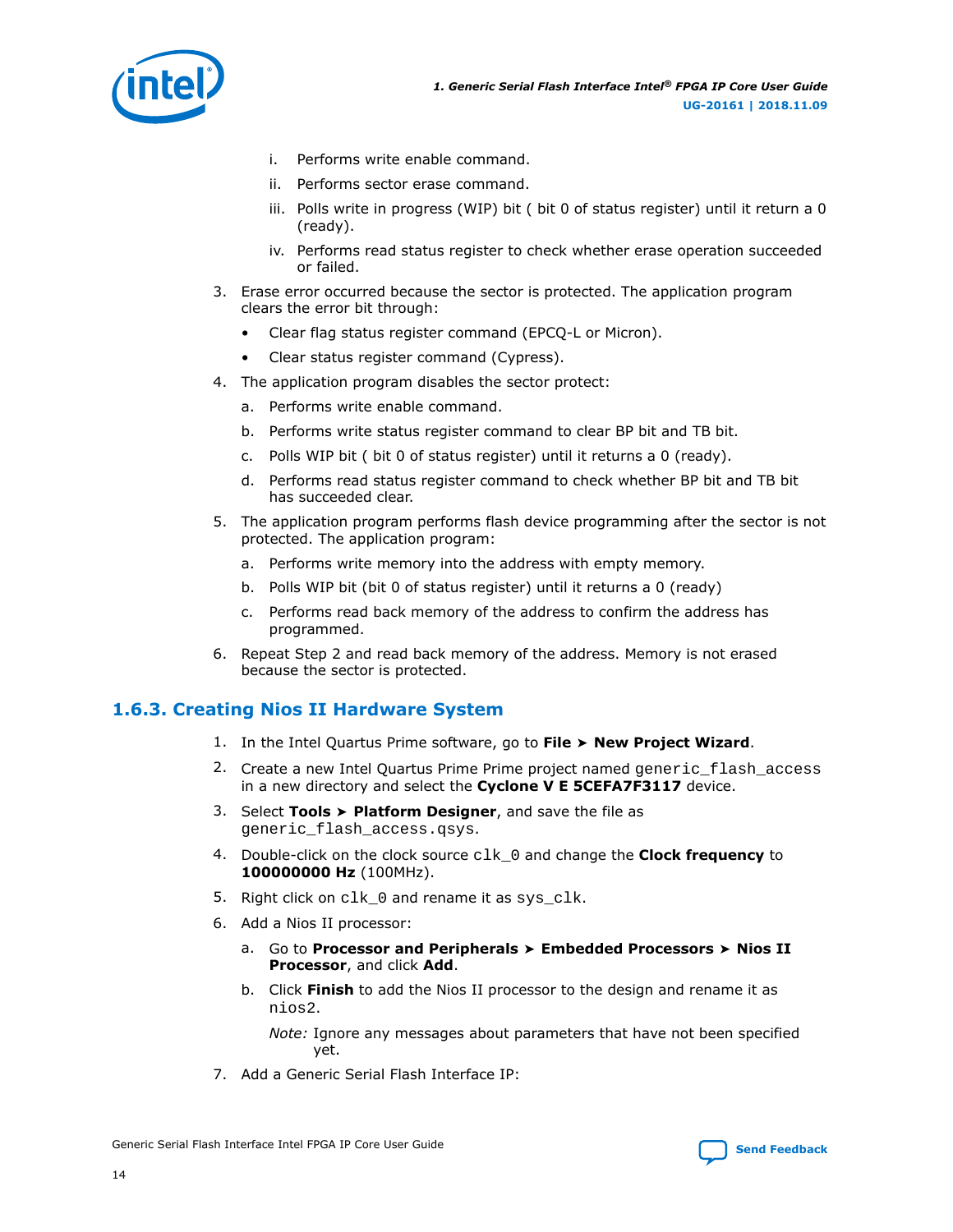

- a. **Select Basic Functions** ➤ **Configuration and Programming** ➤ **Generic Serial Flash Interface Intel FPGA IP**, and click **Add**. Rename this component as intel\_generic\_serial\_flash\_interface\_top0.
- b. Set the device density.

*Note:* This reference design uses 1024MB flash device density.

- c. Connect data master of processor to avl mem and avl csr, and instruction\_master of processor to only avl\_csr of this component.
- 8. Add an On-chip Memory IP:
	- a. **Select Basic Functions** ➤ **On Chip Memory** ➤ **On-Chip Memory (RAM or ROM) Intel FPGA IP**.
	- b. Set the **Total Memory Size** to **40960** bytes (40 KBytes).
	- c. Click **Finish** and rename as main\_memory.
	- d. Connect its slave to data\_master and instruction\_master of processor.
- 9. Add a JTAG UART IP:
	- a. Go to **Interface Protocols** ➤ **Serial** ➤ **JTAG UART Intel FPGA IP**, and click **Add**.
	- b. Click **Finish** and rename it as jtag\_uart.
	- c. Connect its avalon\_jtag\_slave port to the data\_master port of the processor.
	- d. In the **IRQ** column, connect the interrupt sender port from the Avalon\_jtag\_slave port to the interrupt receiver port of the processor and type 0.
- 10. Connect clock input of sys clk to clock input of all other components.
- 11. Resolve all Nios II processor error messages before generating the Platform Designer system:
	- a. Double click the Nios II processor nios2.
	- b. Click **Vectors**, change both the **Reset vector memory** and **Exception vector memory** to **main\_memory.s1**.
	- c. Click **System** tab and click on the drop-down menu **System** and click **Assign Base Address** to auto assign base addresses for all the components.
	- d. Under the same menu, click **Create Global Reset Network** to connect the reset signals to form a global reset network.

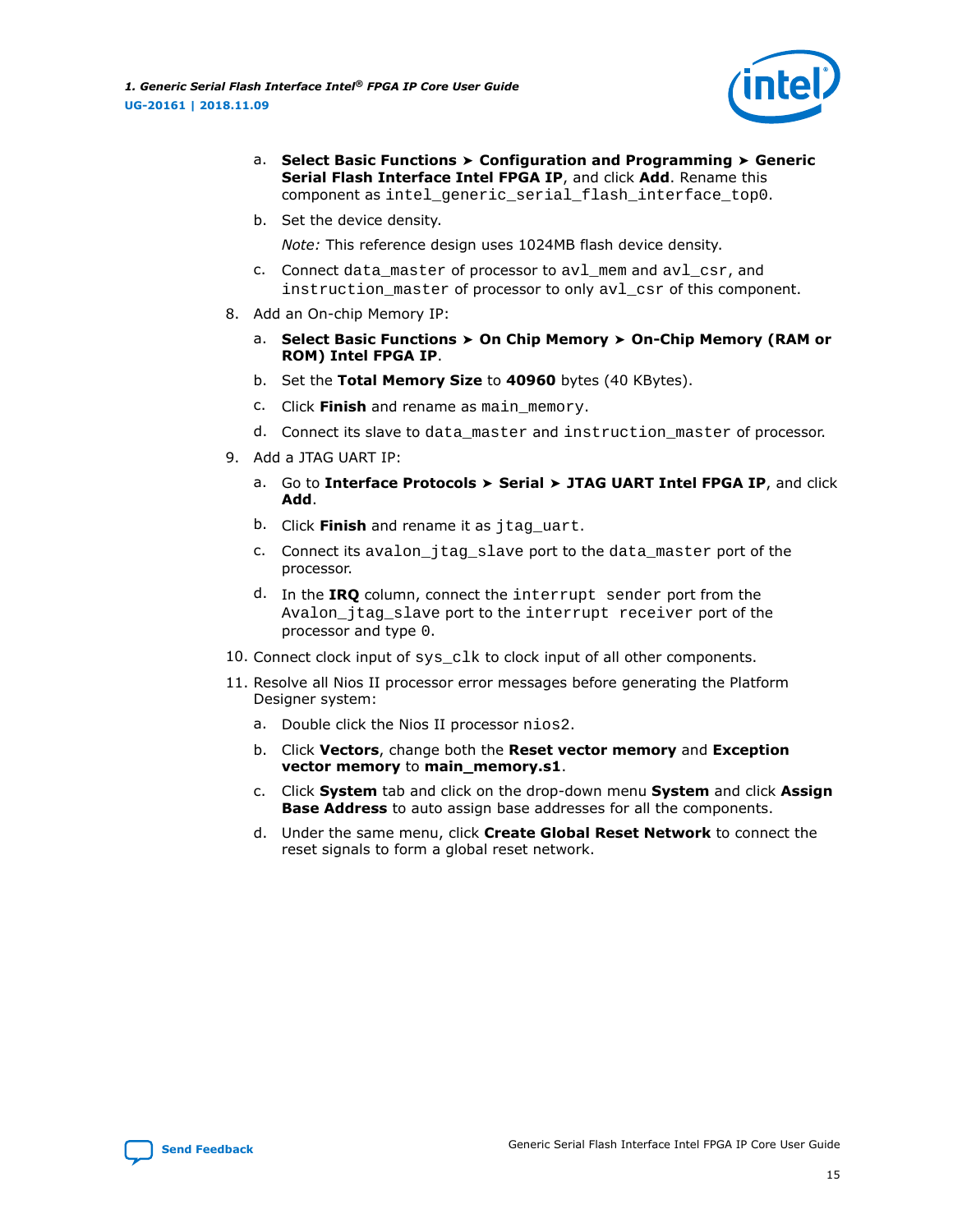<span id="page-15-0"></span>

#### **Figure 7. Completed Platform Designer Connection**



- 12. Generate the system:
	- a. Click **Generate HDL** on the bottom of the window.
	- b. When completed, the Platform Designer displays Generate: Completed successfully.

## **1.6.4. Integrating Modules into Intel Quartus Prime Project**

- 1. In the Intel Quartus Prime software, select **Assignment** ➤ **Settings**.
- 2. In the **Settings** window, add generic\_flash\_access.qys file located in the synthesis folder and click **Apply**.
- 3. The generic\_flash\_access.qys file is shown under Files directory. Right click the file and choose **Set as Top-Level Entity**.
- 4. Go to **Processing** ➤ **Start** ➤ **Start Analysis and Elaboration** to allow the hardware system to determine input and output pins.
- 5. Start pin assignment by going to **Assignments** ➤ **Pin Planner**, and assign PIN\_L14 as clk\_clk and PIN\_AA26 as reset\_reset\_n.
- 6. Go to **Assignments** ➤ **Device** ➤ **Device and Pin Options** ➤ **Configuration**, and change the **Configuration scheme** to **Active Serial x1**.
- 7. **Processing** ➤ **Start** ➤ **Start Analysis and Synthesis** to perform full hardware system compilation.

#### **1.6.5. Programming the .sof File**

- 1. In the Intel Quartus Prime Programmer, click on **Hardware setup** and choose the correct USB chain connecting your FPGA.
- 2. Click on **Auto Detect** and 5CEFA7F31 appears, and change the file to top.sof.
- 3. **Enable Program/ Configure**, and click **Start**.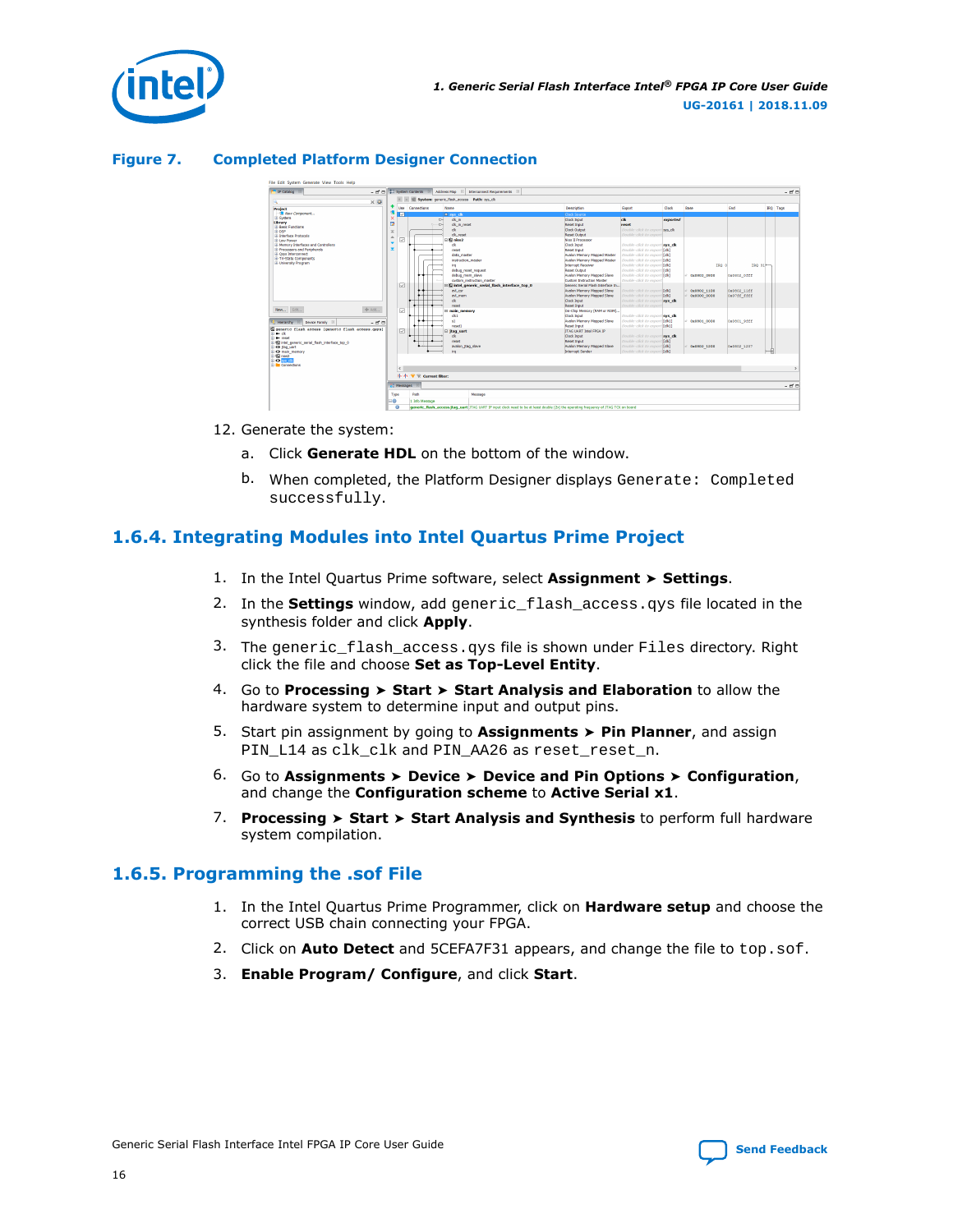

## <span id="page-16-0"></span>**1.6.6. Building Application Software System using Nios II Software Build Tools**

- 1. In the Intel Quartus Prime, go to **Tools** ➤ **Nios II Software Build Tools for Eclipse**.
- 2. Browse to your workspace directory.
- 3. In the **Nios II Software Build Tools for Eclipse**, go to **File** ➤ **New** ➤ **Nios II Application and BSP from Template**.
- 4. In the **SOPC Information File name** field, select generic\_flash\_access.sopcinfo from your project directory and click **Open**.
- 5. For **Project Name**, set to generic\_flash\_access, choose Hello World Small project template and click **Finish**.
- 6. In the generic\_flash\_access project directory and replace the hello\_world\_small.c file with main.c and operation.c files attached in the reference design.
- 7. Select the main.c file and go to **Project** ➤ **Build Project to create the generic\_flash\_access.elf** file.
- 8. Select the generic\_flash\_access.elf file and go to **Run** ➤ **Run As** ➤ **Nios II Hardware**.
- 9. The **Nios II Console** prints the following results.

#### **1.6.6.1. Reference Design Results**

Cypress S70FL01G:

```
Flash Device: Cypress flash S70FL01G
Device ID: 4d210201
All sectors in this flash device is not protected
Now performing sector protection...
All sectors in this flash device is now successfully protected
Trying to erase sector 0...
ERASE ERROR as sector is protected!
Now perform sector unprotect...
Sector unprotect successfully! :)
Reading data at address 0...
Memory content at address 0: abcd1234
Trying to erase sector 0...
Sector erase successfully. Sector 0 is now empty.
Writing data to address 0...
Read back data from address 0...
Current memory in address 0: abcd1234
Read data match with data written. Write memory successful.Now performing 
sector protection...
All sectors in this flash device is now successfully protected
Trying to erase sector 0...
ERASE ERROR as sector is protected!
Current memory in address 0: abcd1234
Read data match with data written previously. Sector erase does not perform 
during sector is protected.
```
Micron MT25Q01G:

Flash Device: Micron flash MT25Q01G Device ID: 1021ba20 All sectors in this flash device is not protected Now performing sector protection... All sectors in this flash device is now successfully protected Trying to erase sector 0...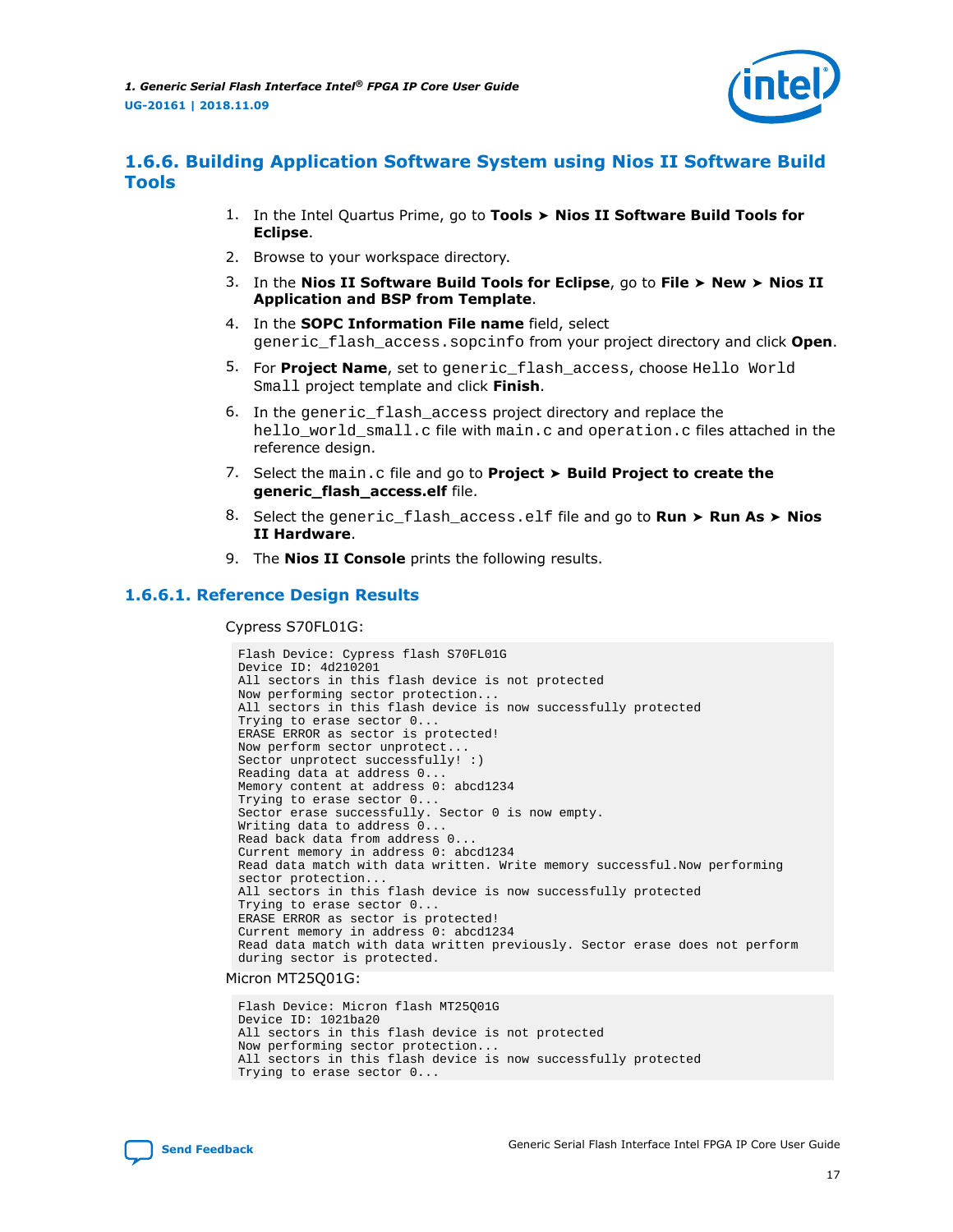

Erase Error as erase is not allow during sector is protected! Now perform sector unprotect... Sector unprotect successfully! :) Reading data at address 0... Memory content at address 0: abcd1234 Address 0 containing data, it is not empty. Trying to erase sector 0... Sector erase successfully. Sector 0 is now empty. Memory not containing data... Writing data to address 0... Read back data from address 0... Current memory in address 0: abcd1234 Read data match with data written. Write memory successful. Now performing sector protection... All sectors in this flash device is now successfully protected Trying to erase sector 0... ERASE ERROR as sector is protected! Current memory in address 0: abcd1234 Read data match with data written previously. Sector erase does not perform during sector is protected.

#### Micron MT25Q512:

Flash Device: Micron flash MT25Q512 Device ID: 1020ba20 All sectors in this flash device is not protected Now performing sector protection... All sectors in this flash device is now successfully protected Trying to erase sector 0... Erase Error as erase is not allow during sector is protected! Now perform sector unprotect... Sector unprotect successfully! :) Reading data at address 0... Memory content at address 0: abcd1234 Address 0 containing data, it is not empty. Trying to erase sector 0... Sector erase successfully. Sector 0 is now empty. Memory not containing data... Writing data to address 0... Read back data from address 0... Current memory in address 0: abcd1234 Read data match with data written. Write memory successful. Now performing sector protection... All sectors in this flash device is now successfully protected Trying to erase sector 0... ERASE ERROR as sector is protected! Current memory in address 0: abcd1234 Read data match with data written previously. Sector erase does not perform during sector is protected.

#### EPCQ256:

Flash Device: EPCQ256 Device ID: 1019ba20 All sectors in this flash device is not protected Now performing sector protection... All sectors in this flash device is now successfully protected Trying to erase sector 0... Erase Error as erase is not allow during sector is protected! Now perform sector unprotect... Sector unprotect successfully! :) Reading data at address 0... Memory content at address 0: abcd1234 Address 0 containing data, it is not empty. Trying to erase sector 0... Sector erase successfully. Sector 0 is now empty. Memory not containing data... Writing data to address 0... Read back data from address 0... Current memory in address 0: abcd1234 Read data match with data written. Write memory successful.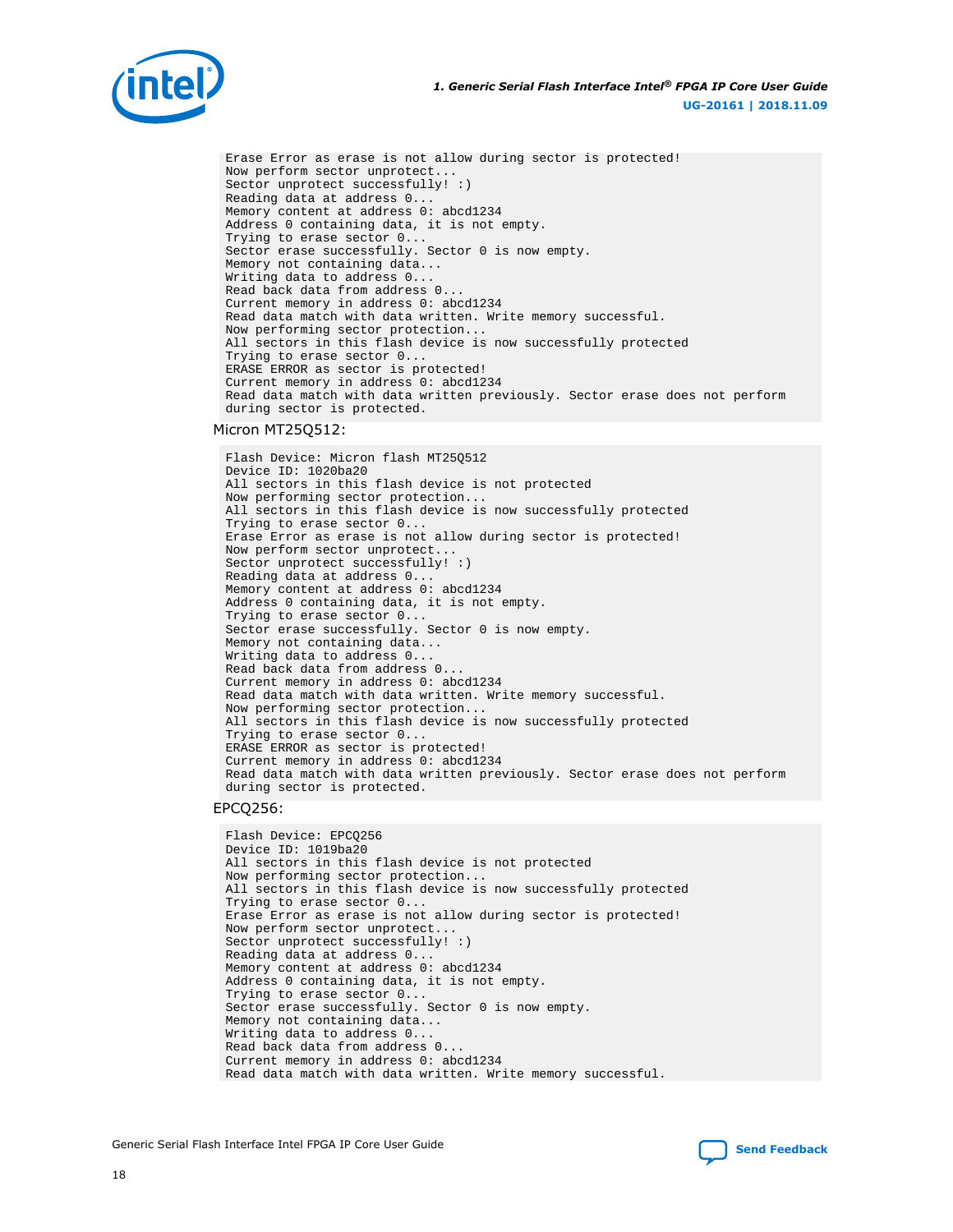

<span id="page-18-0"></span>Now performing sector protection... All sectors in this flash device is now successfully protected Trying to erase sector 0... ERASE ERROR as sector is protected! Current memory in address 0: abcd1234 Read data match with data written previously. Sector erase does not perform during sector is protected.

# **1.7. Flash Access Using the Generic Serial Flash Interface Intel FPGA IP Core**

This section provides information on how to use the registers of this Intel FPGA IP core to perform flash access. To begin, build the Platform Designer system with a few components (clock, jtag master, pll, and this Intel FPGA IP core) as shown below. Then, use the flash operations in the next example.

#### **Figure 8. Example of Creating Flash Access Using the Generic Serial Flash Interface Intel FPGA IP Core**



#### *Note:* You must set the MSEL pins of the FPGA devices to the AS configuration mode. For Intel MAX 10 devices, you must enable the **Enable SPI Pins Interface** parameter of this Intel FPGA IP core.

Flash operations are divided into several categories. Example of operations, registers to use, and sample .tcl scripts for each category are provided.

## **1.7.1. Flash Operations that Require Operation Code**

The following flash operations require an operation code:

- Write enable
- Enter 4-byte addressing mode
- Exit 4-byte addressing mode
- Clear flag status register
- Clear status register

The following registers are used for operations that require an operation code:

- Flash command setting register
- Flash command control register

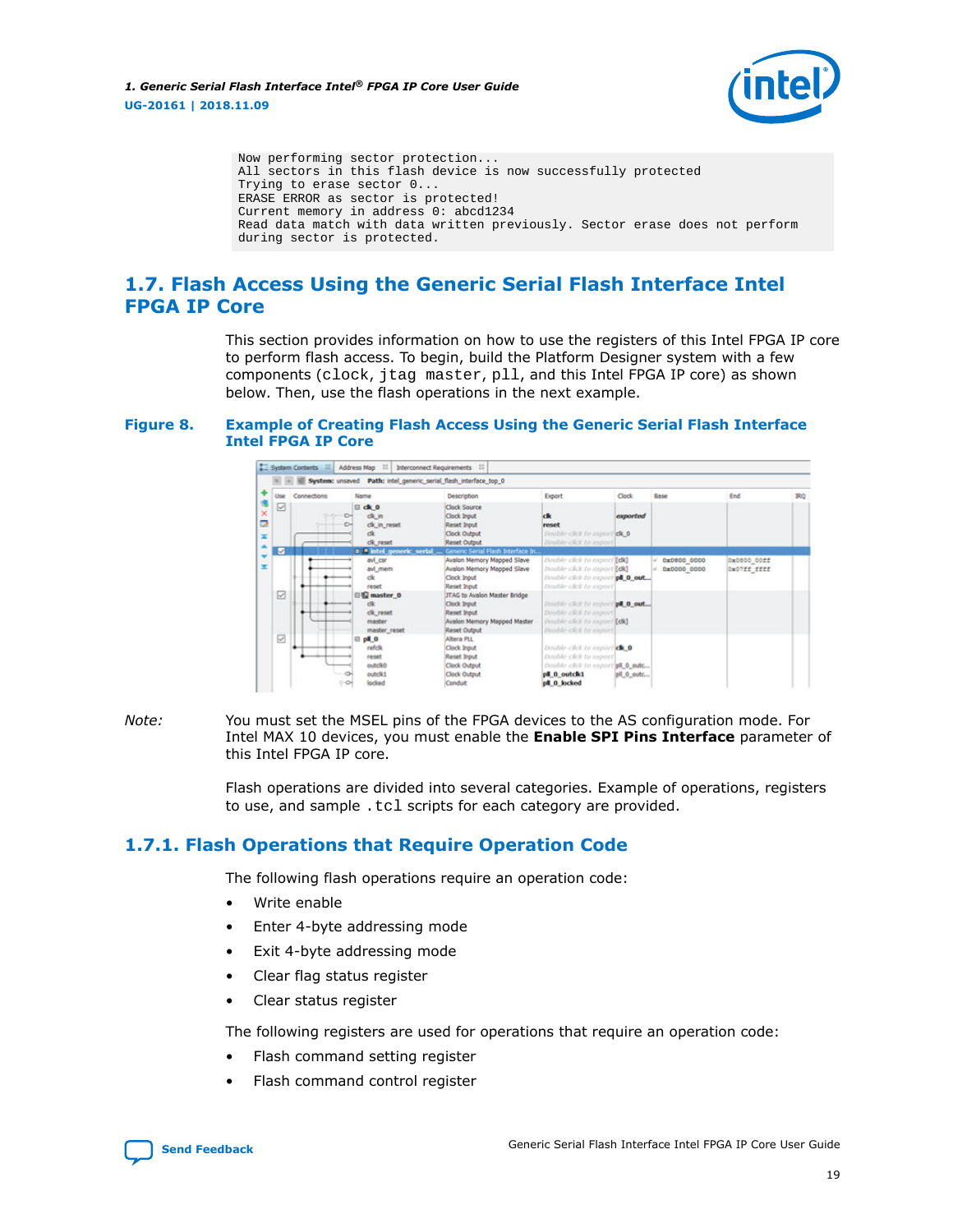<span id="page-19-0"></span>

#### **Example 1. Perform the Write Enable Operation for the Flash**

proc write\_enable { } { global mp flash\_cmd\_setting flash\_cmd\_ctrl flash\_cmd\_write\_data\_0 master\_write\_32 \$mp \$flash\_cmd\_setting 0x000000**06** master\_write\_32 \$mp \$flash\_cmd\_ctrl 0x1 }

To perform the write enable operation for the flash, follow these steps:

- 1. Define the global variables.
- 2. Customize the write enable operation by writing to the flash command setting register.
	- a. Set bit [7:0] of this register to 06 as 06h is the operation code of the write enable operation.
- 3. Write 1 to bit 0 of the flash command control register to start the write enable operation.

#### **1.7.2. Flash Operations to Read Flash Registers**

The following flash operations are used to read flash registers:

- Read device ID
- Read status register
- Read flag status register
- Read configuration register
- Read bank register
- Read enhanced volatile configuration register

The following registers are used to read the status of a register:

- Flash command setting register
- Flash command control register
- Flash command read data 0 register

#### **Example 2. Perform the Read Device ID Operation**

```
proc read_device_id { } {
global mp flash_cmd_setting flash_cmd_ctrl flash_cmd_read_data_0
master_write_32 $mp $flash_cmd_setting 0x0000489F
master_write_32 $mp $flash_cmd_ctrl 0x1
set device_id [master_read_32 $mp $flash_cmd_read_data_0 1]
puts $device_id
}
```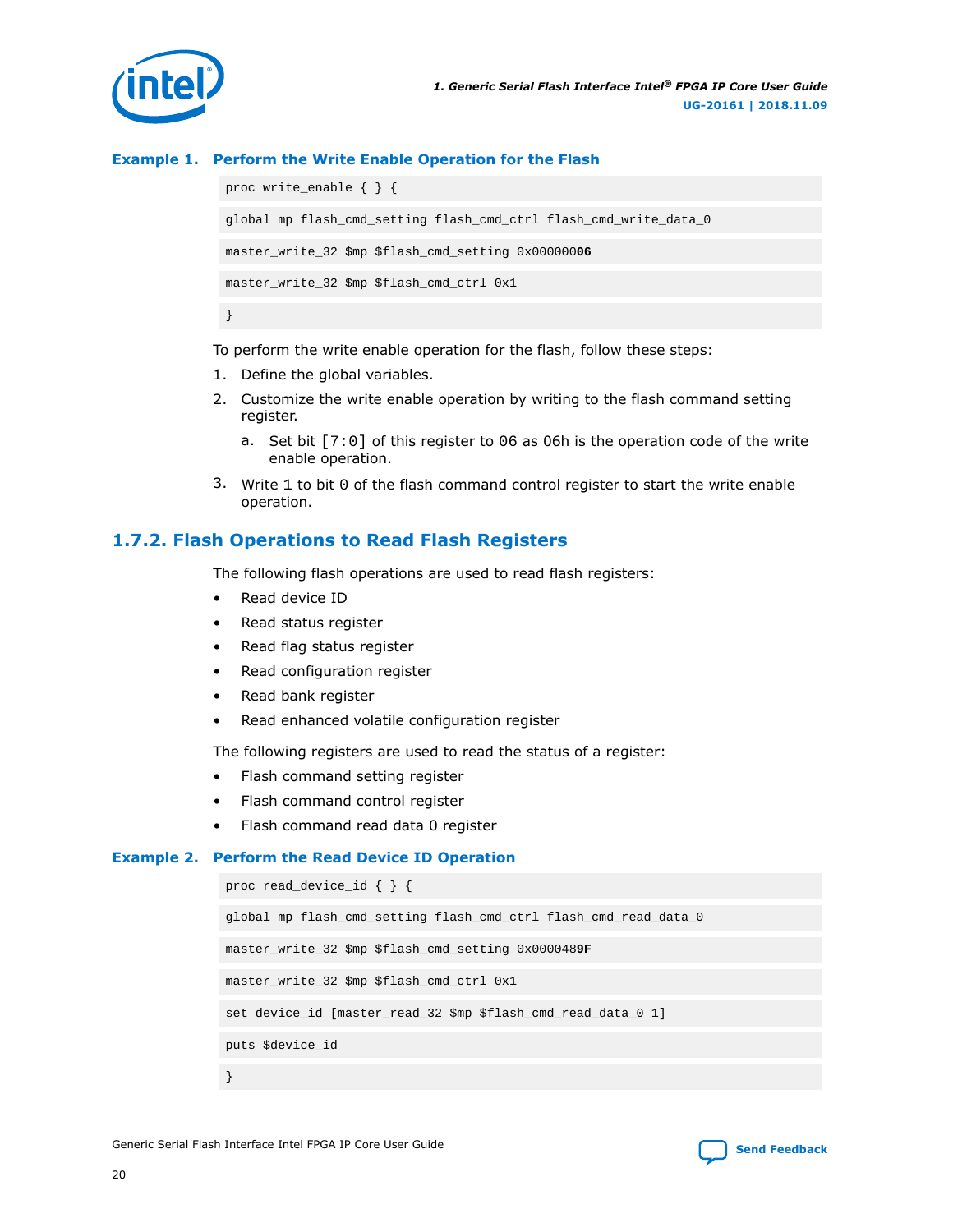

<span id="page-20-0"></span>To perform the read device ID operation, follow these steps:

- 1. Define the global variables.
- 2. Customize the read device ID operation by writing to the flash command setting register.
	- a. Set bit [7:0] of this register to 9F as 9Fh is the operation code of the read device ID operation.
	- b. Set bit [10:8] to 0 as this operation does not carry any address byte.
	- c. Set bit  $11$  to  $1$  as the number of byte declared in bit  $[15:12]$  is the read data from the flash device.
	- d. Set bit [15:12] to 4 as you will be reading 4 bytes device ID data from the flash.
- 3. Write 1 to bit 0 of the flash command control register to start the read device ID operation.
- 4. Read the device ID from the flash command read data 0 register.

## **1.7.3. Flash Operations to Write Flash Registers**

The following flash operations are used to write flash registers:

- Write enhanced volatile configuration register
- Write bank register
- Write status register
- Write configuration register

*Note:* You must execute the write enable operation before you start these operations.

The following registers are used to write the status of a register:

- Flash command setting register
- Flash command control register
- Flash command write data 0 register

#### **Example 3. Perform the Write Status Register Operation to Protect Sector of Flash**

proc write\_status\_register { } {

```
 global mp flash_cmd_setting flash_cmd_write_data_0 flash_cmd_ctrl
```
master\_write\_32 \$mp \$flash\_cmd\_setting 0x000010**01**

master\_write\_32 \$mp \$flash\_cmd\_write\_data\_0 0x000000**7c**

```
master_write_32 $mp $flash_cmd_ctrl 0x1
```
}

To perform the write status register operation, follow these steps:

- 1. Define the global variables.
- 2. Customize the write status register operation by writing to the flash command setting register.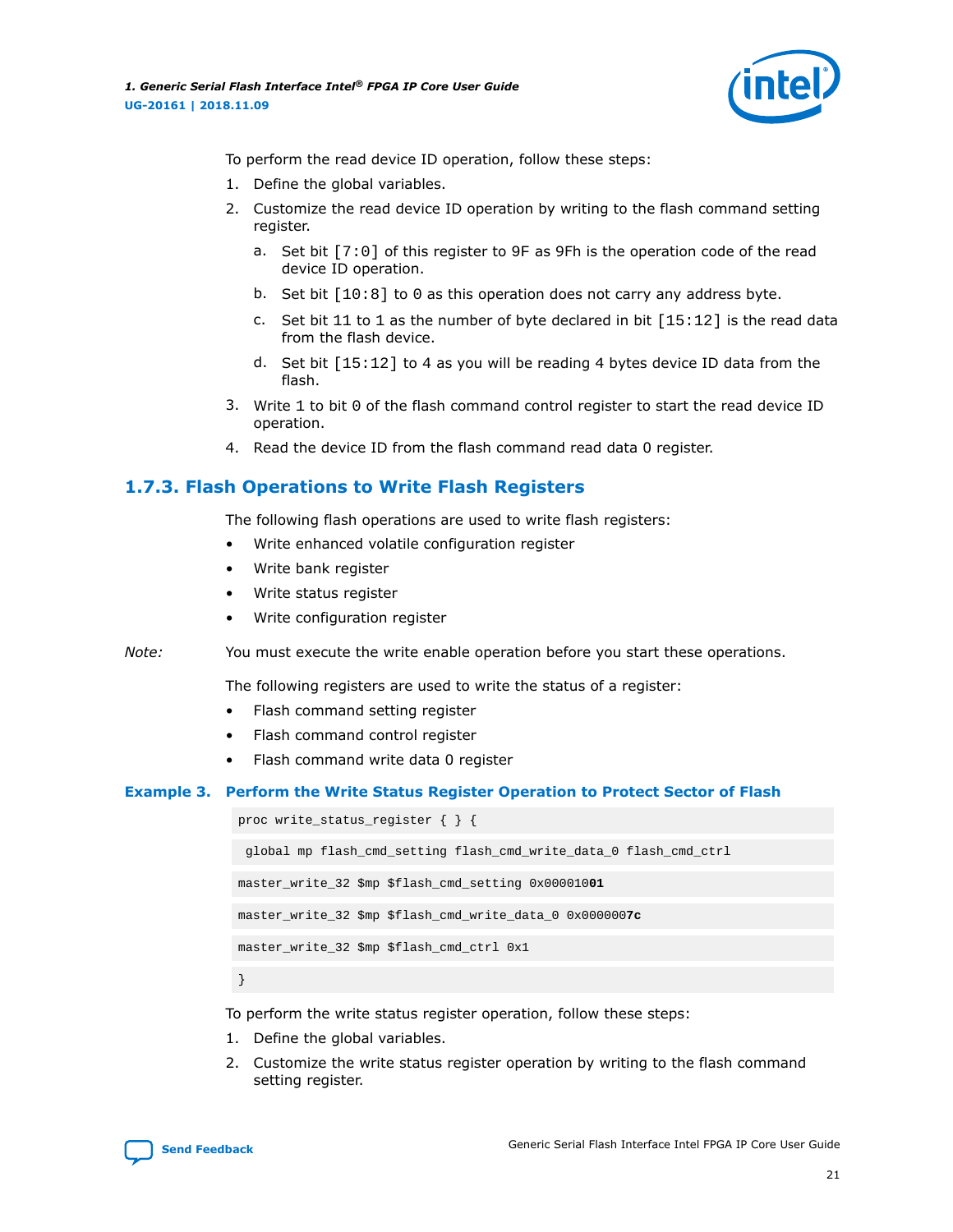<span id="page-21-0"></span>

- a. Set bit  $[7:0]$  of this register to 01 as 01h is the operation code of the write status register operation.
- b. Set bit  $[10:8]$  to 0 as this operation does not carry any address byte.
- c. Set bit  $11$  to 0 as the number of byte declared in bit  $[15:12]$  is the write data to the flash device.
- d. Set bit  $[15:12]$  to 1 as you will be writing 1 byte (8 bits) of data into the status register.
- 3. Write the data to set the sector protection into the flash command write data 0 register.
	- a. Bit 6 and bit  $[4:2]$  of the status register are the block protect bits and bit 5 is the Top/Bottom bit. In this example, protection is required for all sectors from the bottom of the memory array. For more information, refer to the respective flash datasheet.
- 4. Write 1 to bit 0 of the flash command control register to start the write status register for the sector protect operation.

## **1.7.4. Flash Operations that Require An Address**

The following flash operations require an address:

- Sector erase
- Bulk erase
- Die erase

*Note:* You must execute the write enable operation before you start these operations.

The following registers are used for operations that require an address:

- Flash command setting register
- Flash command control register
- Flash command address register

#### **Example 4. Perform the Flash Sector Erase Operation**

proc erase\_sector { } { global mp flash\_cmd\_setting flash\_cmd\_ctrl flash\_cmd\_addr\_register master\_write\_32 \$mp \$flash\_cmd\_setting 0x000004**D8** master\_write\_32 \$mp \$flash\_cmd\_addr\_register 0x**00001000** master\_write\_32 \$mp \$flash\_cmd\_ctrl 0x1 }

To perform the flash sector erase operation, follow these steps:

- 1. Define the global variables.
- 2. Customize the sector erase operation by writing to the flash command setting register.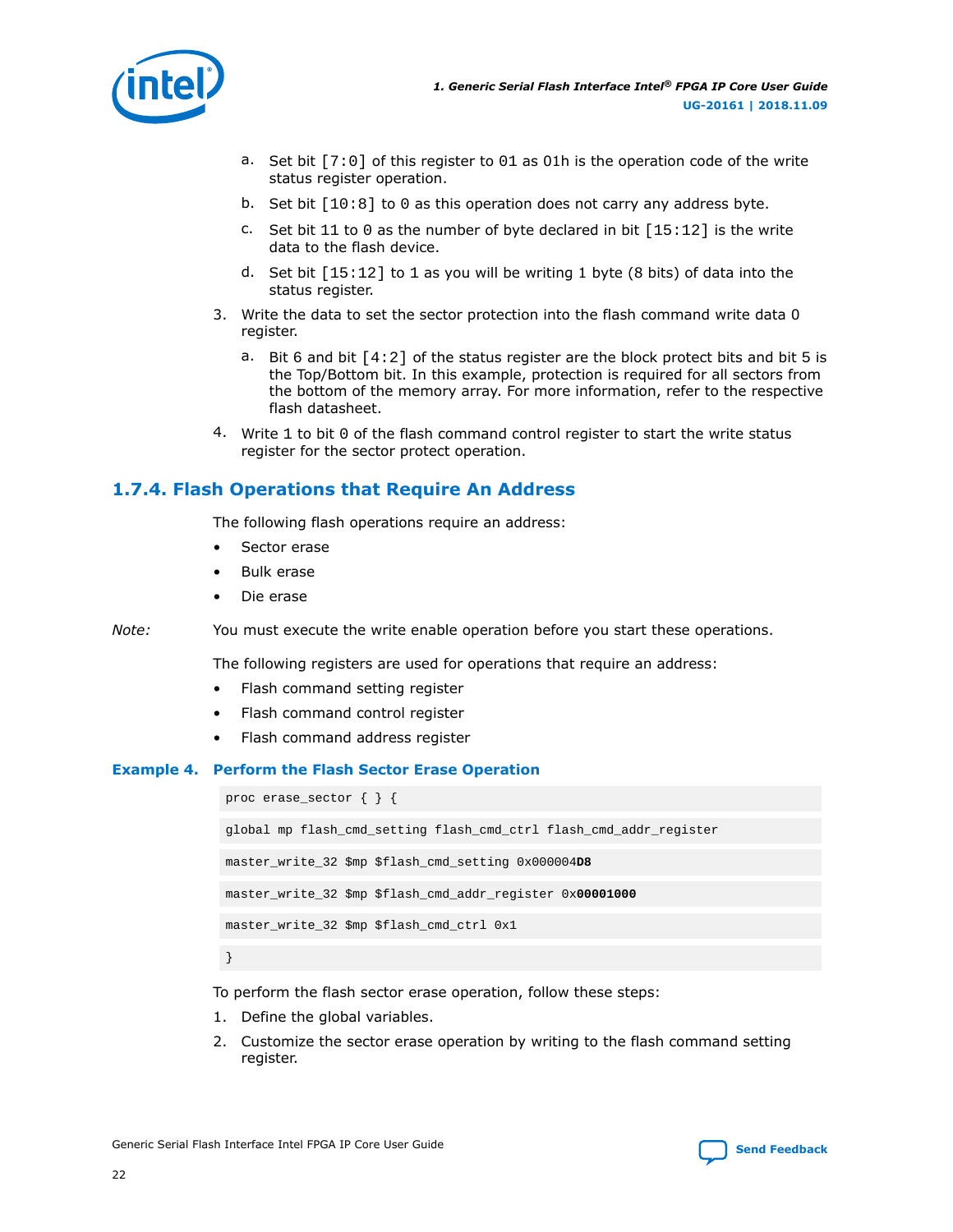<span id="page-22-0"></span>*1. Generic Serial Flash Interface Intel® FPGA IP Core User Guide* **UG-20161 | 2018.11.09**



- a. Set bit  $[7:0]$  of this register to D8 as D8h is the operation code of the sector erase operation.
- b. Set bit [10:8] to 4 as 4 bytes of address will be sent to the flash device.
- c. Set bit 11 to 0 as the number of byte declared in bit  $[15:12]$  is the write data to the flash device.
- 3. Specify any address within the sector that you want to erase and write it to the flash command address register.
	- a. In this example, we are performing the erase sector operation for address 00001000.
- 4. Write 1 to bit 0 of the flash command control register to start the sector erase operation.

This Intel FPGA IP core supports flash in the extended, dual, and quad I/O protocols. Currently, the protocols supported by this Intel FPGA IP core is a single-transfer rate (STR) only. This Intel FPGA IP core supports both the 3-byte and 4-byte addressing modes. Different protocols and addressing modes to read memory and program operations are explained in the following sections.

#### **1.7.5. Read Memory from the Flash**

The following registers are used to perform the read memory:

- Operating protocols setting register
- Control register
- Read instruction register

#### **Example 5. Perform the Read Memory (Extended Mode)**

```
proc read { } {
```

```
global mp operating_protocols_setting control_register read_instr
master_write_32 $mp $operating_protocols_setting 0x00000000
master_write_32 $mp $control_register 0x00000001
master_write_32 $mp $read_instr 0x00000003
master_read_32 $mp 0x0100000 0x1
}
```
To perform the read memory for the extended mode, follow these steps:

- 1. Define the global variables.
- 2. Write to the operating protocols setting register to set the transfer mode of the read memory operation. In this example, the transfer mode for read is  $(1-1-1)$ .
	- a. Set the instruction transfer mode [1:0] to 0, read address transfer mode  $[13:12]$  to 0, and read data out transfer mode  $[17:16]$  to 0.
- 3. Write to the control register to choose the byte addressing mode of the read memory operation.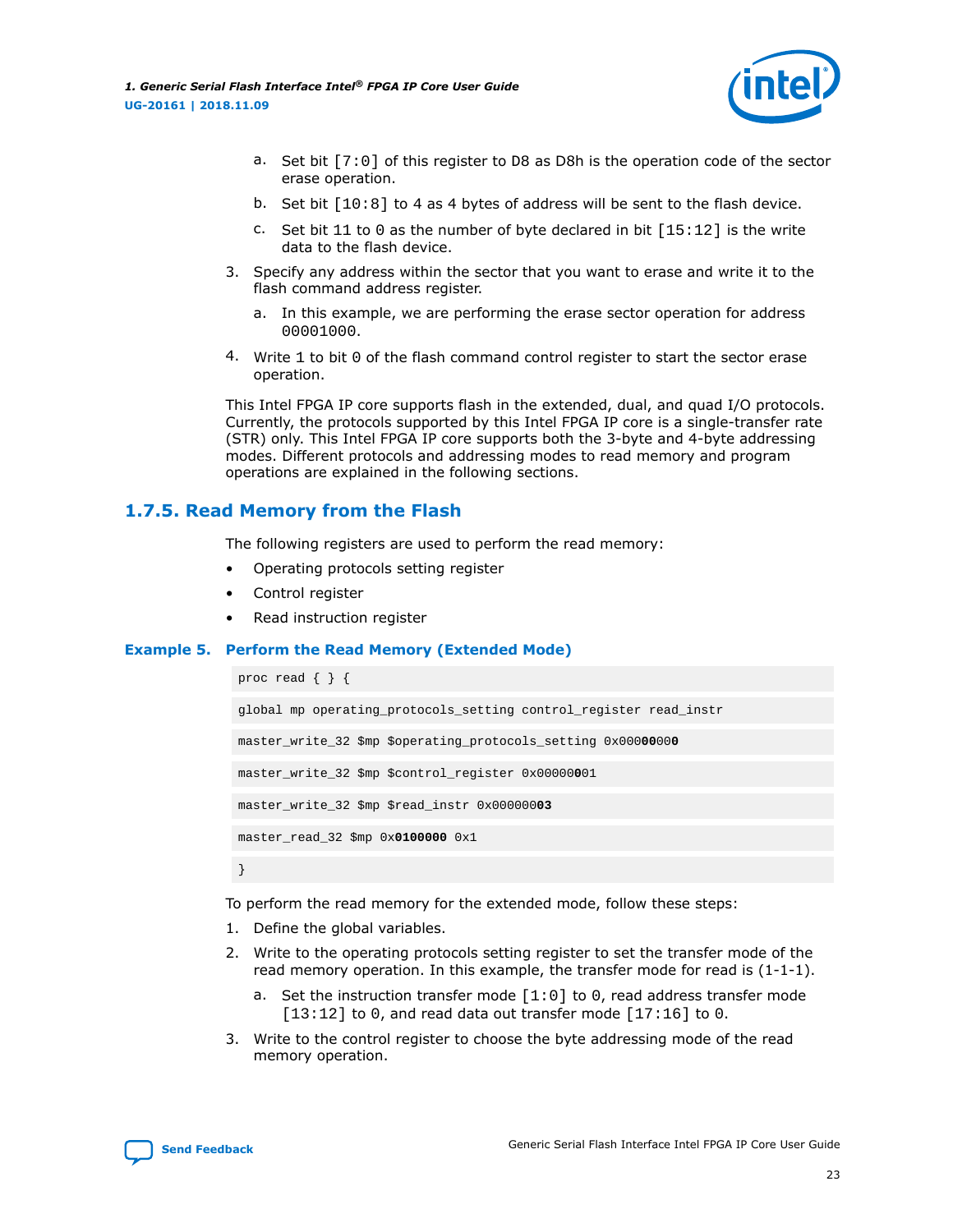

- a. This example is using the 3-byte addressing mode. Set bit 8 to 0.
- 4. Write to the read instruction register to customize the read memory operation.
	- a. Set the read operation code [7:0] to 03 as 03h is the operation code for read.
	- b. Set the dummy cycles  $[12:8]$  to 0 as the read operation does not contain any dummy cycles.
- 5. After setting the registers, you can perform read memory content in the address.
	- a. In this example, 1 word of data is read from address  $0 \times 010000000$ .

#### **Example 6. Perform the Dual-Output Fast Read (Dual-SPI Mode)**

```
proc dual_output_fast_read { } {
global mp operating_protocols_setting control_register read_instr
master_write_32 $mp $operating_protocols_setting 0x00011001
master_write_32 $mp $control_register 0x00000101
master_write_32 $mp $read_instr 0x00000A3B
master_read_32 $mp 0x00000100 0x1
```
}

To perform the dual-output fast read mode, follow these steps:

- 1. Define the global variables.
- 2. Write to the operating protocols setting register to set the transfer mode of the read memory operation. In this example, the transfer mode for read is (2-2-2).
	- a. Set the instruction transfer mode  $[1:0]$  to 1, read address transfer mode  $[13:12]$  to 1, and read data out transfer mode  $[17:16]$  to 1.
- 3. Write to the control register to choose the byte addressing mode of the read memory operation.
	- a. This example is using the 4-byte addressing mode. Set bit 8 to 1.
- 4. Write to the read instruction register to customize the read memory operation.
	- a. Set the read operation code [7:0] to 3B as 3Bh is the operation code for the dual-output fast read.
	- b. Set the dummy cycles [12:8] to A as the dual-output fast read operation contains 10 dummy cycles.
- 5. After setting the registers, you can perform dual-output fast read memory content in the address.
	- a. In this example, the memory content is read from address  $0 \times 00000100$ .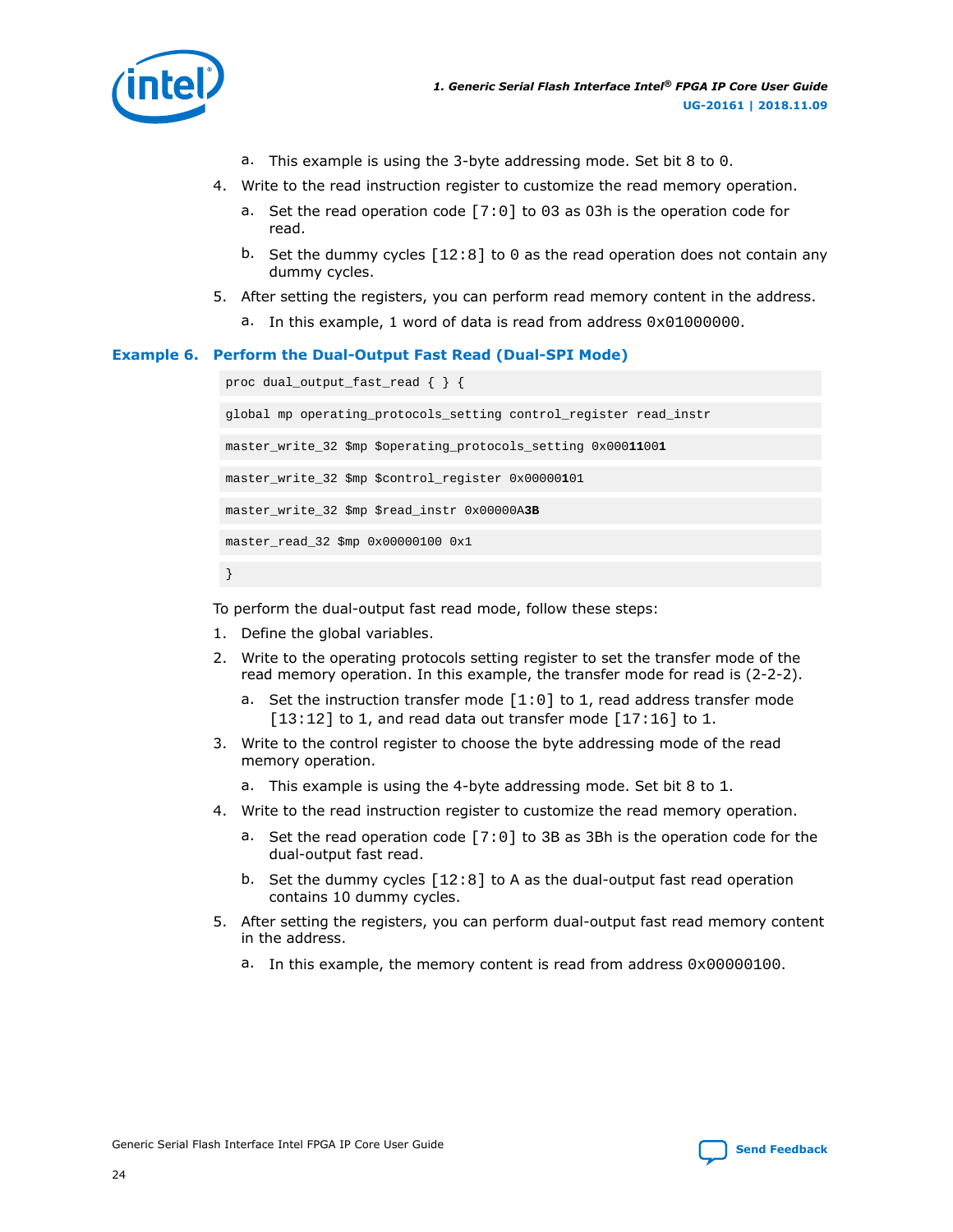<span id="page-24-0"></span>*1. Generic Serial Flash Interface Intel® FPGA IP Core User Guide* **UG-20161 | 2018.11.09**



## **1.7.6. Program Flash**

The following registers are used to perform program flash:

- Operating protocols setting
- Control register
- Write instruction

#### **Example 7. Perform Page Program (Extended Mode)**

```
proc page_program { } {
global mp operating_protocols_setting control_register write_instr
master_write_32 $mp $operating_protocols_setting 0x00000000
master_write_32 $mp $control_register 0x00000001
```
master\_write\_32 \$mp \$write\_instr 0x0000**7002**

master\_write\_32 \$mp **0x00001000 0x1234abcd**

}

To perform the page program for the extended mode, follow these steps:

- 1. Define the global variables.
- 2. Write to the operating protocols setting register to set the transfer mode of the program operation. In this example, the transfer mode for read is (1-1-1).
	- a. Set the instruction transfer mode  $[1:0]$  to 1, write address transfer mode  $[5:4]$  to 1, and write data in transfer mode  $[9:8]$  to 1.
- 3. Write to the control register to choose the byte addressing mode of the write operation.
	- a. This example is using the 3-byte addressing mode. Set bit 8 to 0.
- 4. Write to the write instruction register to customize the program operation.
	- a. Set the write operation code [7:0] to 02 as 02h is the operation code for page program.
	- b. Set the polling operation code [15:8] to 70 as 70h is the operation code for the read flag status register. After completing the write operation, the Intel FPGA IP core releases the wait request of the Avalon–MM interface. For the flash to have the read flag status register, you can use the read status register (05h).
- 5. After setting the registers, you can start to program the memory into the address.
	- a. In this example, 1234abcdh is written to the memory address 0x00001000.

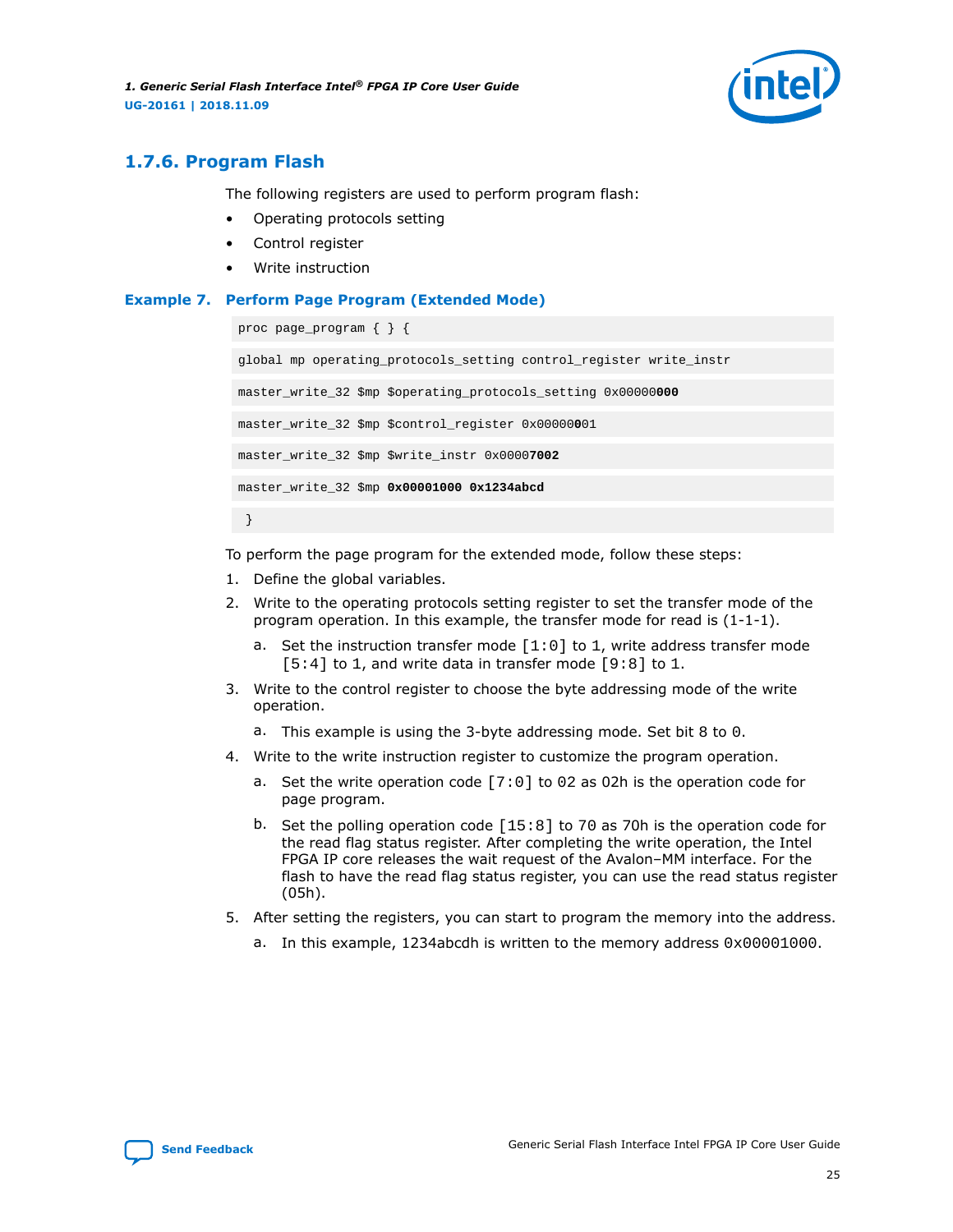<span id="page-25-0"></span>

#### **Example 8. Perform 4-byte Quad Input Fast Program (Quad SPI Mode)**

proc fourbyte\_quad\_input\_fast\_program { } { global mp operating\_protocols\_setting control\_register write\_instr master\_write\_32 \$mp \$operating\_protocols\_setting 0x00000**222** master\_write\_32 \$mp \$control\_register 0x00000**1**01 master\_write\_32 \$mp \$write\_instr 0x0000**7034** master\_write\_32 \$mp **0x00002000 0xabcd1234** }

To perform the 4-byte quad input fast program, follow these steps:

- 1. Define the global variables.
- 2. Write to the operating protocols setting register to set the transfer mode of the program operation. In this example, the transfer mode for 4-byte quad input fast program is (4-4-4).
	- a. Set the instruction transfer mode  $[1:0]$  to 2, write address transfer mode  $[5:4]$  to 2, and write data in transfer mode  $[9:8]$  to 2.
- 3. Write to the control register to choose the byte addressing mode of the write operation.
	- a. This example is using the 4-byte addressing mode. Set bit 8 to 1.
- 4. Write to the write instruction register to customize the program operation.
	- a. Set the write operation code [7:0] to 34 as 34h is the operation code for the 4-byte quad input fast program.
	- b. Set the polling operation code [15:8] to 70 as 70h is the operation code for the read flag status register. After completing the write operation, the Intel FPGA IP core releases the wait request of the Avalon–MM interface. For the flash to have the read flag status register, you can use the read status register (05h).
- 5. After setting the registers, you can start to program the memory into the address.
	- a. In this example, 1234abcdh is written to the memory address  $0 \times 00002000$ .

## **1.8. Generic Serial Flash Interface Intel FPGA IP Core User Guide Archives**

If an IP core version is not listed, the user guide for the previous IP core version applies.

| <b>IP Core Version</b> | <b>User Guide</b>                                            |  |
|------------------------|--------------------------------------------------------------|--|
| 18.0                   | Generic Serial Flash Interface Intel FPGA IP Core User Guide |  |